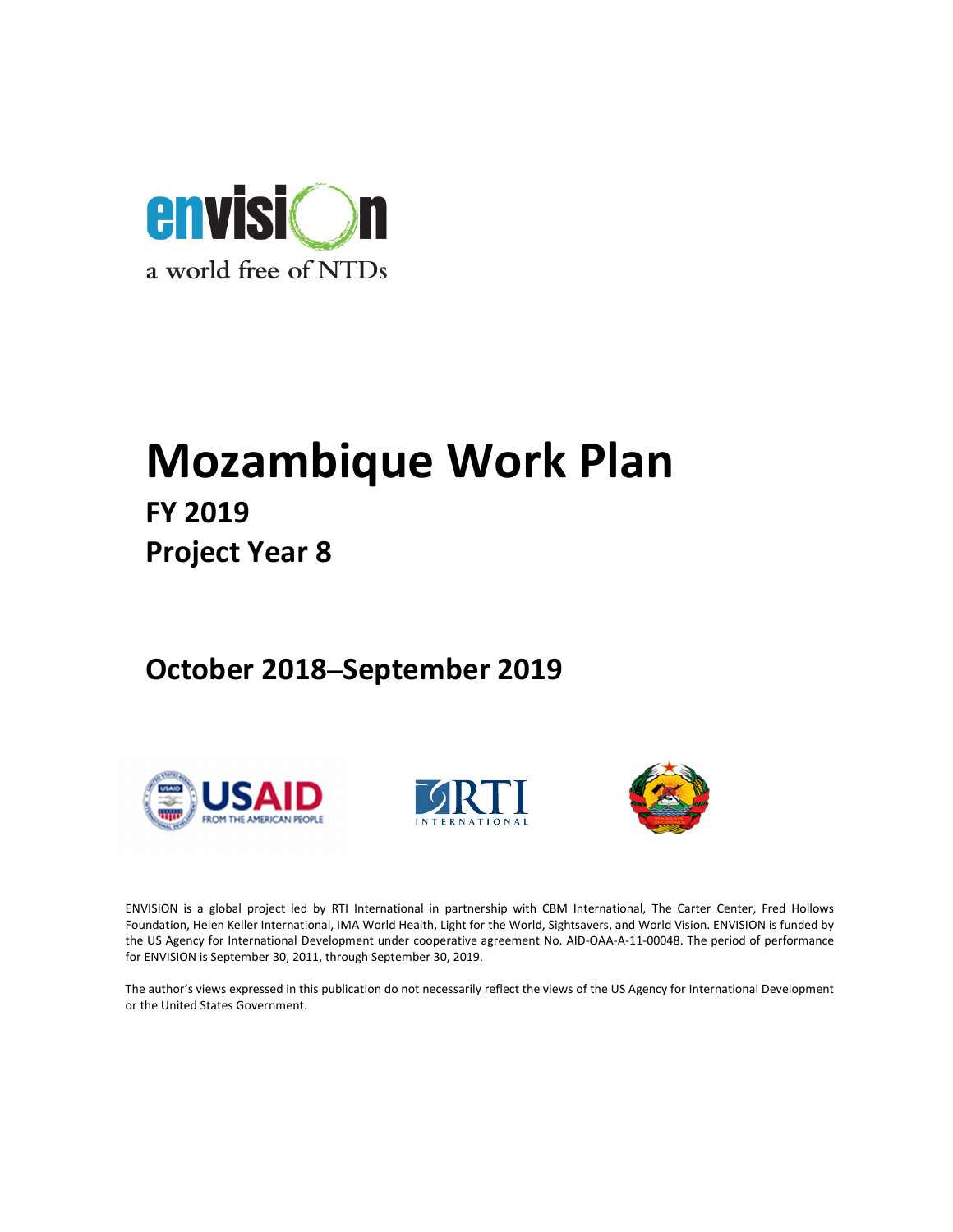# ENVISION Project Overview

The United States Agency for International Development (USAID) ENVISION project (2011–2019) is designed to support the vision of the World Health Organization (WHO) and its member states by targeting the control and elimination of seven neglected tropical diseases (NTDs), including lymphatic filariasis (LF), onchocerciasis (OV), schistosomiasis (SCH), trachoma, and three soiltransmitted helminths (STH; roundworm, whipworm, and hookworm). ENVISION's goal is to strengthen NTD programming at global and country levels and support ministries of health to achieve their NTD control and elimination goals.

At the global level, ENVISION—in close coordination and collaboration with WHO, USAID, and other stakeholders—contributes to several technical areas in support of global NTD control and elimination goals, including the following:

- Technical assistance
- Monitoring and evaluation (M&E)
- Global policy leadership
- Grants and financial management
- Capacity strengthening at global and country levels
- Dissemination

At the country level, ENVISION provides support to national NTD programs in 19 countries in Africa, Asia, and Latin America by providing strategic technical, operational, and financial assistance for a comprehensive package of NTD interventions, including the following:

- NTD program capacity strengthening
- Strategic planning
- Advocacy for building a sustainable national NTD program
- Social mobilization to enable NTD program activities
- Mapping
- Drug and commodity supply management
- Supervision
- M&E

In Mozambique, ENVISION project activities are implemented by RTI International.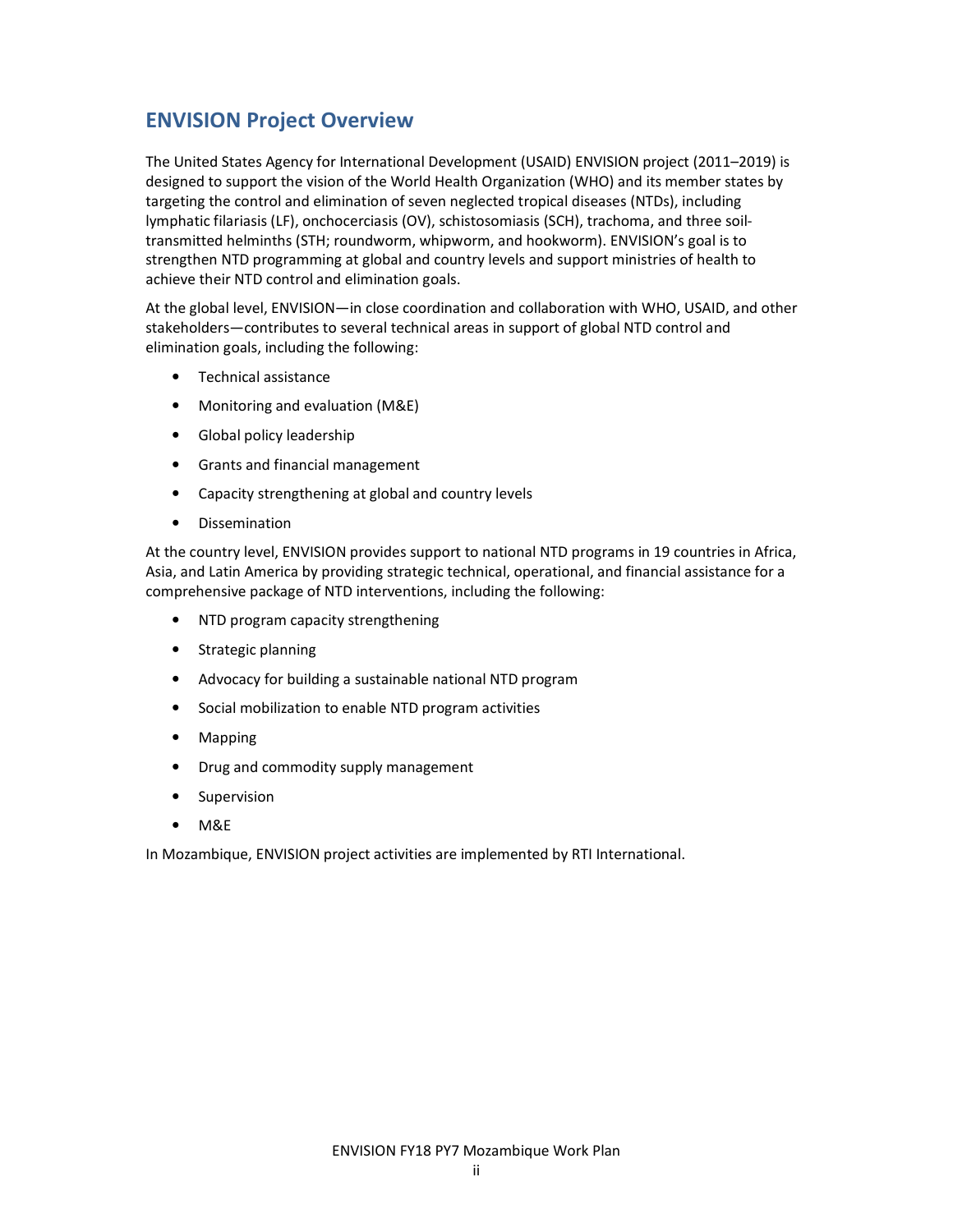| 1)           |  |
|--------------|--|
| a)           |  |
| b)           |  |
| 2)           |  |
| a)           |  |
| b)           |  |
| c)           |  |
| d)           |  |
| e)           |  |
| 3)           |  |
|              |  |
| 1)           |  |
| a)           |  |
| b)           |  |
| c)           |  |
| 2)           |  |
| a)           |  |
| b)           |  |
| c)           |  |
| d)           |  |
| e)           |  |
| f)           |  |
| g)           |  |
| h)           |  |
| i)           |  |
| j)           |  |
| $\mathsf{k}$ |  |
| $\vert$      |  |
| 3)           |  |
|              |  |
|              |  |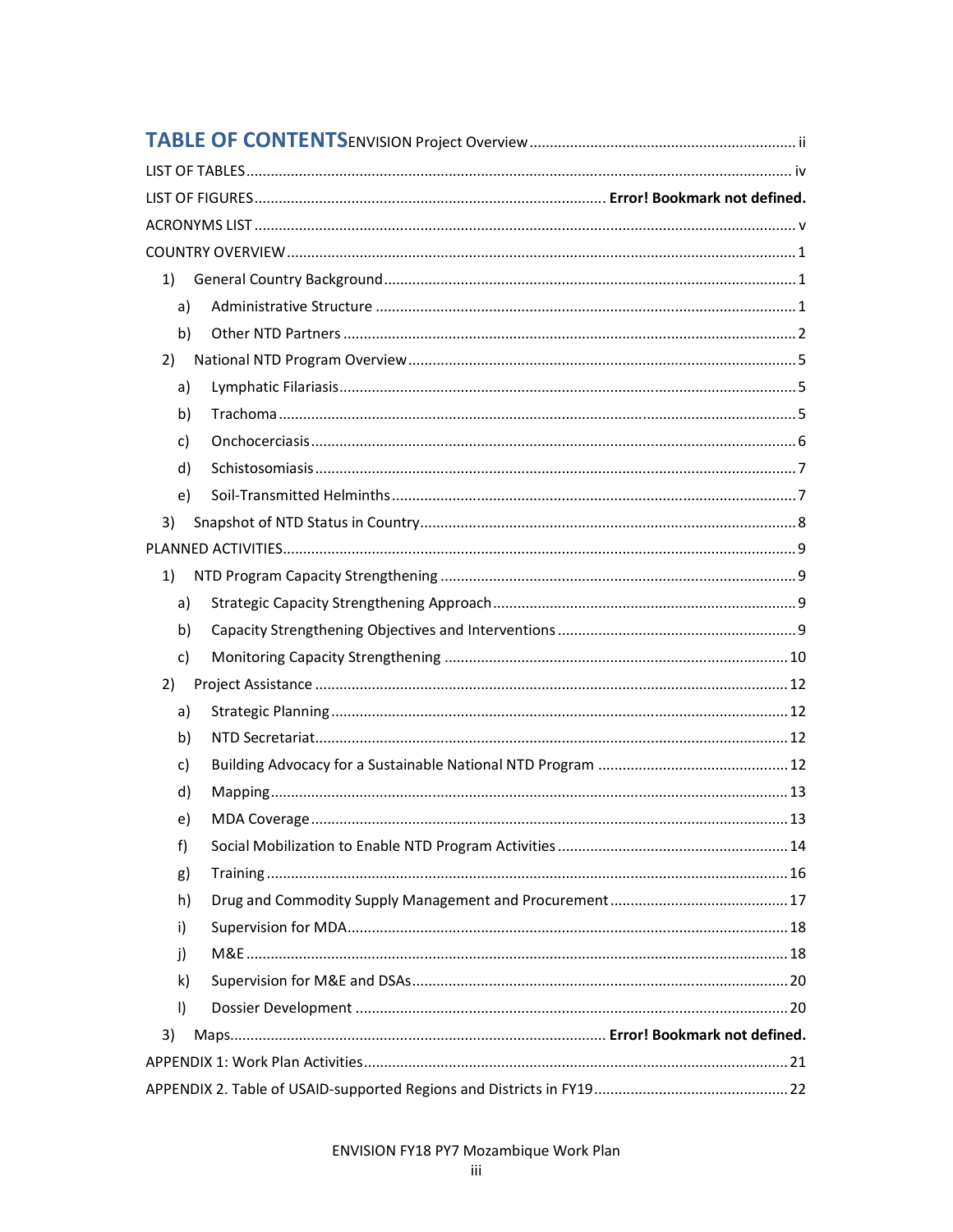# LIST OF TABLES

| Table 1: | Non-ENVISION NTD partners working in country, donor support, and summarized       |  |
|----------|-----------------------------------------------------------------------------------|--|
| Table 2: | Snapshot of the expected status of the NTD program in Mozambique as of            |  |
| Table 3: |                                                                                   |  |
| Table 4: | USAID-supported districts and estimated target populations for MDA in FY19  13    |  |
| Table 5: | Social mobilization/communication activities and materials checklist for NTD work |  |
| Table 6: | Reporting of DSA supported with USAID funds that did not meet critical cutoff     |  |
| Table 7: |                                                                                   |  |
|          |                                                                                   |  |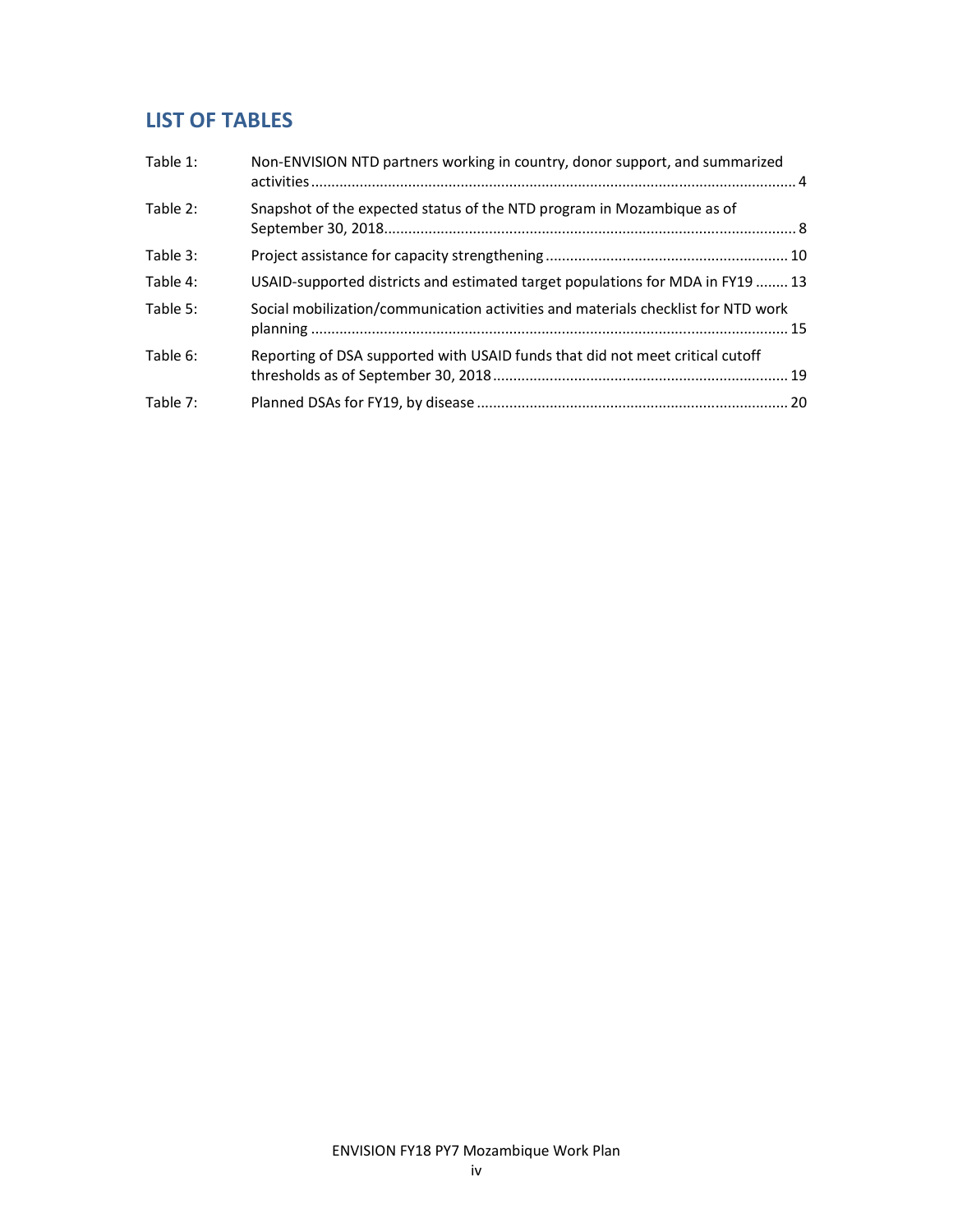# ACRONYMS LIST

| AFRO         | WHO Africa Regional Office                                             |
|--------------|------------------------------------------------------------------------|
| <b>ALB</b>   | Albendazole                                                            |
| <b>CMAM</b>  | Centre for Drugs and Medical Supplies                                  |
| <b>CNTD</b>  | Centre for Neglected Tropical Disease (Liverpool School of Tropical    |
|              | Medicine)                                                              |
| <b>DFID</b>  | UK Department for International Development                            |
| <b>DPS</b>   | Provincial Health Directorate                                          |
| <b>DQA</b>   | Data Quality Assessment                                                |
| <b>DSA</b>   | Disease-Specific Assessment                                            |
| EU           | <b>Evaluation Unit</b>                                                 |
| <b>FEFO</b>  | First-Expiry, First Out                                                |
| <b>FOG</b>   | <b>Fixed Obligation Grant</b>                                          |
| FY           | <b>Fiscal Year</b>                                                     |
| <b>GTMP</b>  | Global Trachoma Mapping Project                                        |
| HQ           | Headquarters                                                           |
| <b>ICOSA</b> | Integrated Control of Schistosomiasis and Intestinal Helminths in sub- |
|              | Saharan Africa project                                                 |
| IEC          | Information, Education, and Communication                              |
| <b>INGO</b>  | International Nongovernmental Organization                             |
| <b>INS</b>   | National Institute of Health (Instituto Nacional de Saúde)             |
| ITI          | International Trachoma Initiative                                      |
| IU           | <b>Implementation Unit</b>                                             |
| <b>IVM</b>   | Ivermectin                                                             |
| <b>KAP</b>   | Knowledge, Attitudes, and Practices                                    |
| LF           | Lymphatic Filariasis                                                   |
| M&E          | Monitoring and Evaluation                                              |
| <b>MDA</b>   | <b>Mass Drug Administration</b>                                        |
| <b>MECC</b>  | Mozambique Eye Care Coalition                                          |
| <b>MISAU</b> | Ministry of Health (Ministério de Saúde)                               |
| <b>NGO</b>   | Nongovernmental Organization                                           |
| <b>NSC</b>   | National Steering Committee                                            |
| <b>NTD</b>   | <b>Neglected Tropical Disease</b>                                      |
| OV           | Onchocerciasis                                                         |
| PC           | Preventive Chemotherapy                                                |
| POS          | Powder for Oral Suspension                                             |
| <b>PZQ</b>   | Praziquantel                                                           |
| Q1, Q2, etc. | Quarter 1, Quarter 2, etc.                                             |
| <b>REMO</b>  | Rapid Epidemiological Mapping of Onchocerciasis                        |
| <b>RPA</b>   | Resident Program Advisor                                               |
| SAE          | Serious Adverse Event                                                  |
| <b>SAFE</b>  | Surgery-Antibiotics-Facial cleanliness-Environmental improvements      |
| <b>SCH</b>   | Schistosomiasis                                                        |
| SCI          | Schistosomiasis Control Initiative                                     |
| SCM          | <b>Supply Chain Management</b>                                         |
| <b>SKU</b>   | <b>Stock Keeping Unit</b>                                              |
| SMS          | <b>Short Messaging Service</b>                                         |
| SOP          | <b>Standard Operating Procedure</b>                                    |
| STH          | Soil-Transmitted Helminths                                             |
| <b>STTA</b>  | Short-Term Technical Assistance                                        |

ENVISION FY18 PY7 Mozambique Work Plan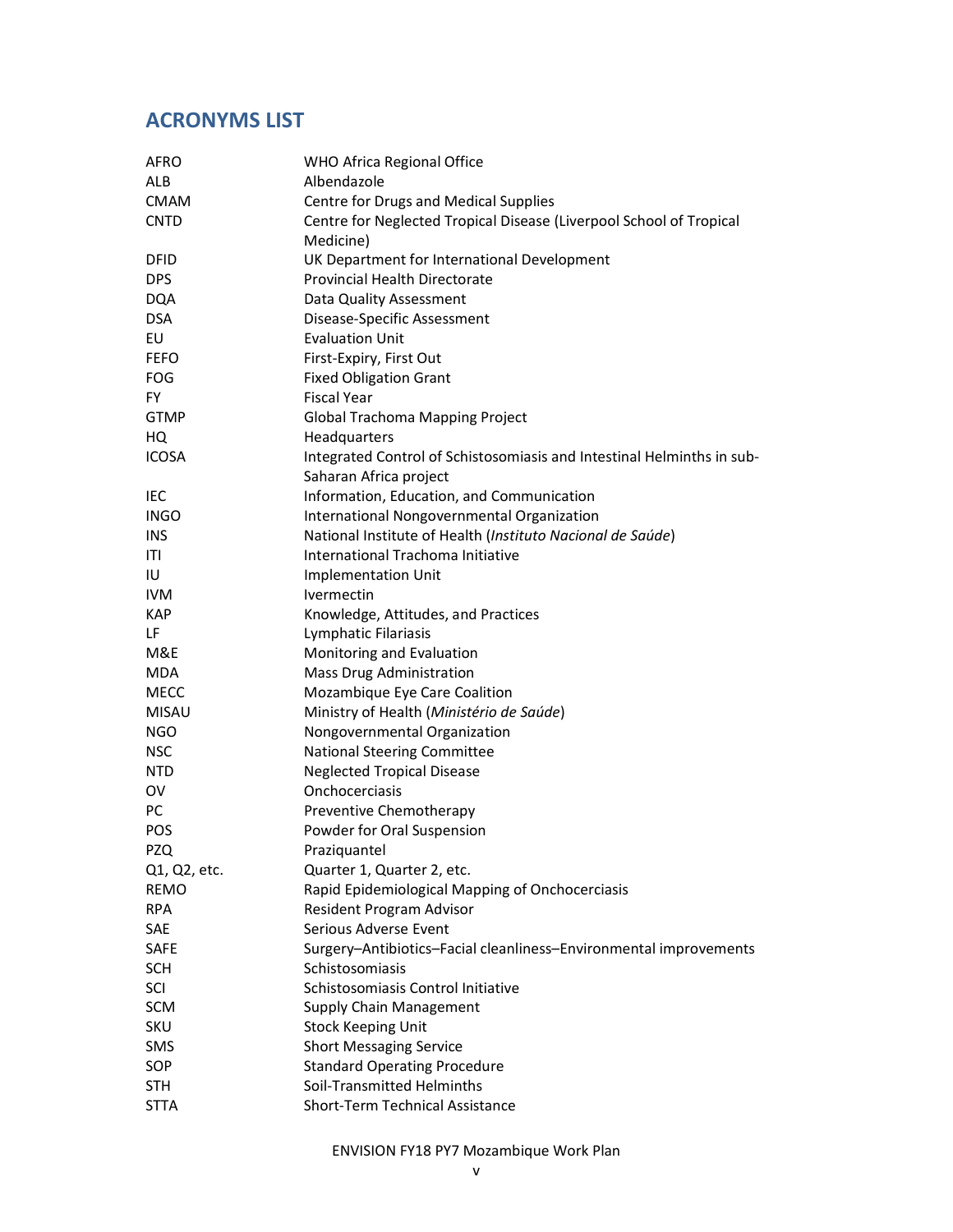| TA            | Technical Assistance                        |
|---------------|---------------------------------------------|
| <b>TAS</b>    | <b>Transmission Assessment Survey</b>       |
| <b>TEC</b>    | Trachoma Expert Committee                   |
| <b>TEMF</b>   | <b>Trachoma Elimination Monitoring Form</b> |
| TEO           | Tetracycline Eye Ointment                   |
| TF            | Trachomatous Inflammation-Follicular        |
| <b>TIPAC</b>  | Tool for Integrated Planning and Costing    |
| TIS           | <b>Trachoma Impact Survey</b>               |
| <b>TOT</b>    | <b>Training of Trainers</b>                 |
| The Trust     | Queen Elizabeth Diamond Jubilee Trust       |
| TSS           | Trachoma Surveillance Survey                |
| TT            | <b>Trachomatous Trichiasis</b>              |
| UK            | United Kingdom                              |
| <b>UNICEF</b> | United Nations Children's Fund              |
| US            | <b>United States</b>                        |
| <b>USAID</b>  | US Agency for International Development     |
| <b>WASH</b>   | Water, Sanitation, and Hygiene              |
| <b>WHO</b>    | World Health Organization                   |
| $ZTH^*$       | Zithromax                                   |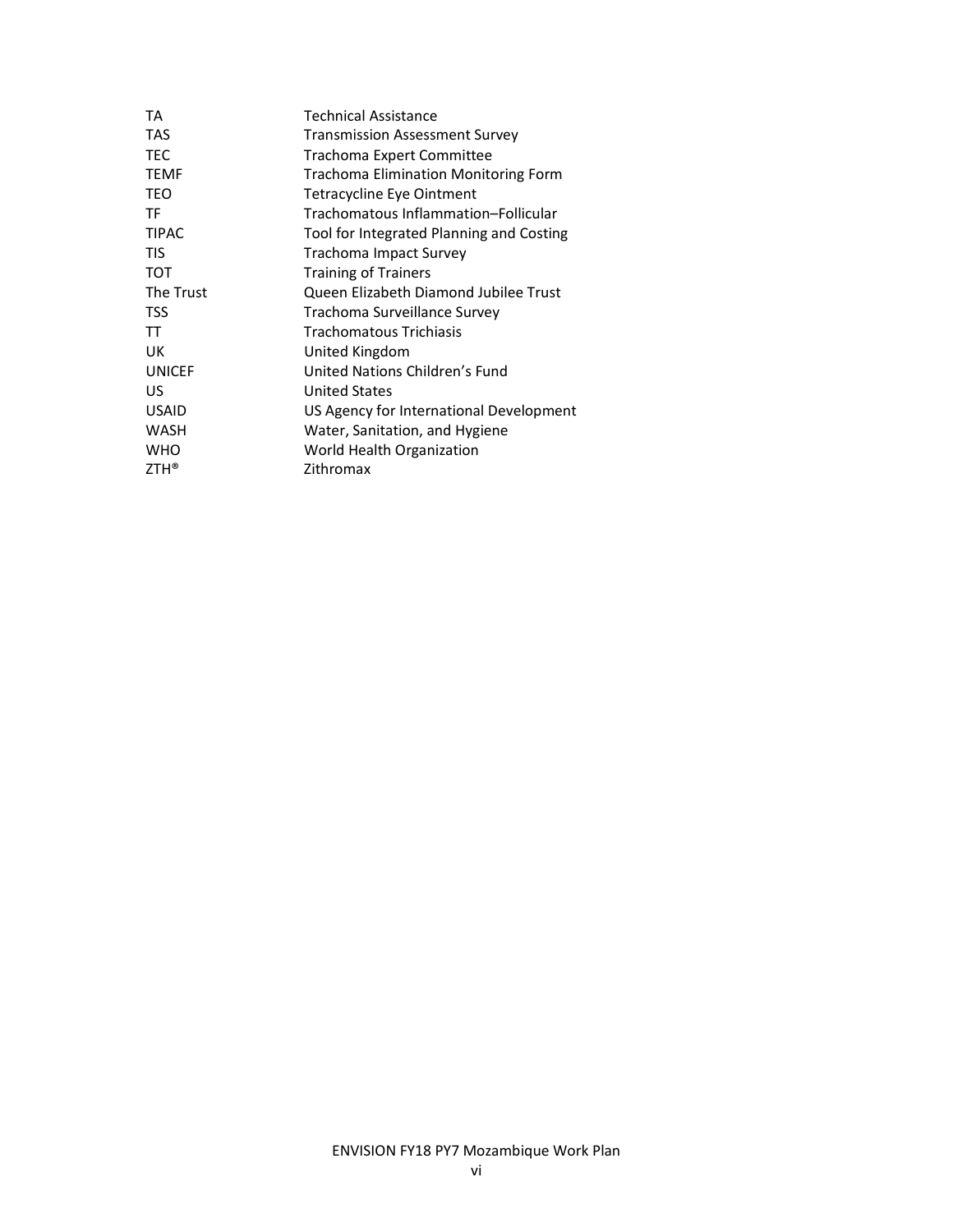# COUNTRY OVERVIEW

l,

## 1) General Country Background

#### a) Administrative Structure

Mozambique is divided into 159 districts across 11 provinces, with an estimated population in 2019 of more than 28.2 million people (projected from 2007 census).<sup>1</sup> Currently, there are 34 districts requiring mass drug administration (MDA) for trachoma, 107 for lymphatic filariasis (LF), 159 for schistosomiasis (SCH), and 151 for soil-transmitted helminths (STHs). Mapping has been completed for all five neglected tropical diseases (NTDs) treatable through preventive chemotherapy (PC), though there remains uncertainty about the hypo-endemic status of onchocerciasis (OV) in some districts.

Under the coordination of the National Directorate of Public Health, each province is responsible for planning and coordinating the implementation of NTD activities in each implementing unit (IU). The provincial representatives coordinate activities at the provincial level, act as an intermediary body between the district and national level, and report to both provincial and national bodies.

At the central level, the Ministry of Health (MISAU) is organized into two arms: (1) the National Directorate of Public Health, under which the National NTD Program operates, and (2) the National Directorate of Medical Assistance, within which is the Ophthalmology Department. Under both of these arms, the provincial and district directorates of health operate throughout the country. The National NTD Program and the Ophthalmology Department work in close collaboration. The National NTD Program maintains responsibility for managing MDA campaigns for trachoma, LF, SCH, and STH, while the Ophthalmology Department manages trichiasis surgeries. Disease specific assessments (DSAs) for all NTDs are led by the National NTD Program, except for trachoma impact surveys (TISs), which are jointly managed between the two arms. MISAU is expected to undergo some restructuring in the near future. As part of this restructuring, all infectious disease departments will be combined into one department. While the NTD Department will be incorporated into this larger Department, it is still unknown what other implications this may have. Any operational research is typically handled by the National Institute of Health (INS), which also sits in MISAU at the national level.

The National NTD Steering Committee (NSC), first formed in 2014, continues to meet regularly to discuss key issues on NTD control and elimination and to make recommendations to the National NTD Program. These meetings were held quarterly in the past, but have decreased in frequency and are now held on an as-needed basis, with approximately two meetings a year. The NSC represents various government stakeholders such as the Department of School Health, Department of Environmental Health, INS, and the Centre for Drugs and Medical Supplies (CMAM), among others, and is a platform where new results can be shared and new health policies discussed.

The economic and political environment in Mozambique has gradually improved since the signing of a peace accord in late 2016 between the Mozambican ruling party, the Mozambique Liberation Front (Frente de Libertação de Moçambique [FRELIMO]), and the opposition party, the Mozambican National Resistance (Resistência Nacional Moçambicana [RENAMO]). However, the country is facing a new security threat in the northern province of Cabo Delgado, where insurgent attacks have been occurring in rural villages since late 2017 and are moving closer to the provincial capital city of Pemba. The government is monitoring the situation and potential impact on program activities. At this time, activities are ongoing as usual, with extra cautions taken when traveling in districts where the insurgent groups are known to be present. While the economy is slowly strengthening, the cost

<sup>&</sup>lt;sup>1</sup> At the start of ENVISION support in Fiscal Year 2013 (FY13), Mozambique was composed of 142 districts. Redistricting in the provinces of Maputo, Manica, Nampula, Tete, and Zambézia in 2015 resulted in the current demarcation of 159 districts.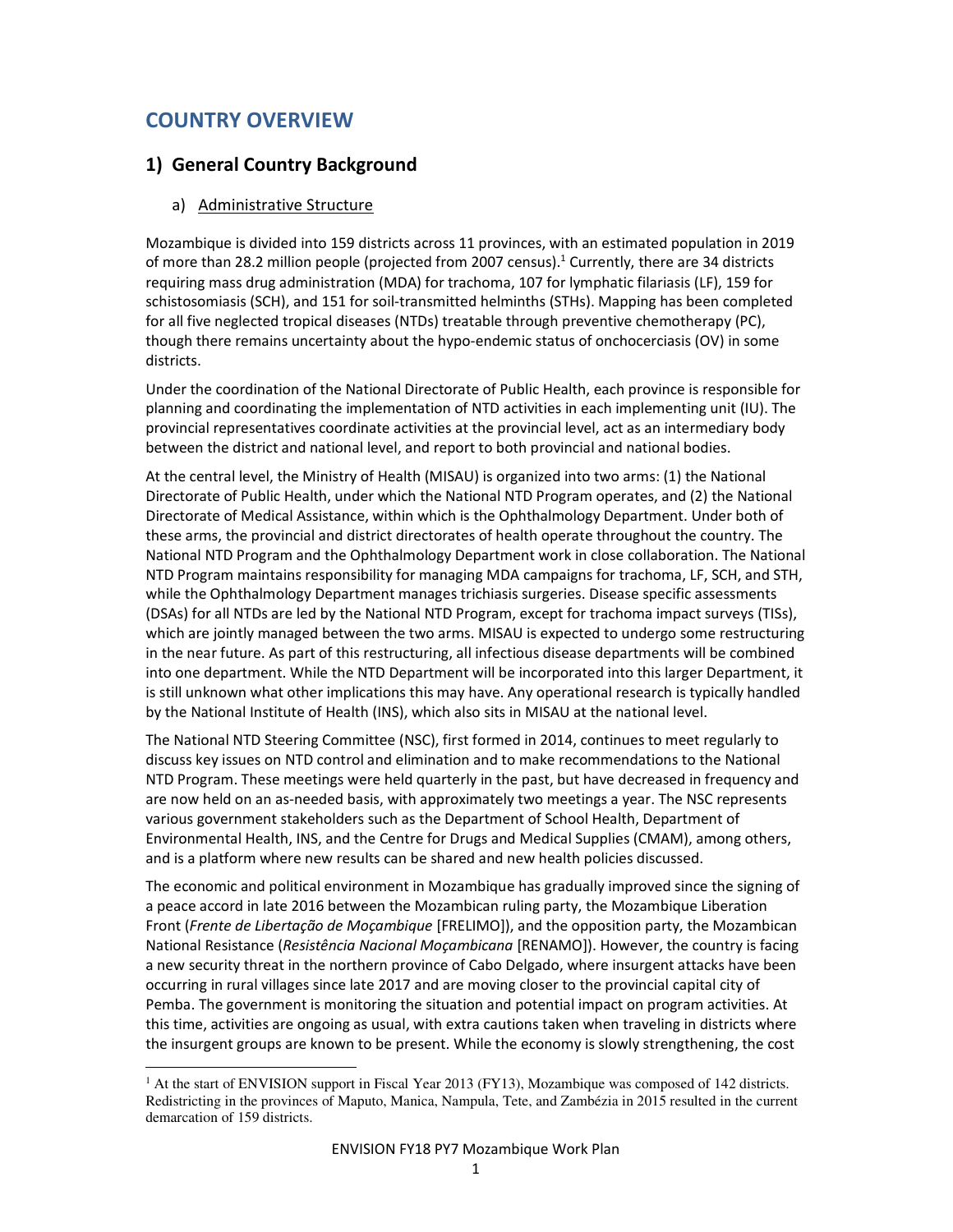of goods has not decreased since the abrupt increase that occurred due to inflation. This has resulted in an increased cost of living for the majority of the population.

#### b) Other NTD Partners

The National NTD Program in Mozambique is fortunate to have highly committed partners working in collaboration with each other and with MISAU to provide the best possible support to the national program. The collaboration of partners draws on organizations funded by the US Agency for International Development (USAID) and the UK Department for International Development (DFID), including government, national nongovernmental organizations (NGOs), international NGOs (INGOs), and private donors.

The main partners include the Integrated Control of Schistosomiasis and Intestinal Helminths in sub-Saharan Africa (ICOSA) project, funded by DFID to the Schistosomiasis Control Initiative (SCI) and sub-granted to the Liverpool School of Tropical Medicine's Centre for Neglected Tropical Diseases (CNTD). CNTD provides support for the implementation of LF/STH and SCH/STH MDA in districts targeted by the National NTD Program.

In addition to their support of the ICOSA project, CNTD is supported through DFID funding as part of a group of multidisciplinary initiatives based at the Liverpool School of Tropical Medicine in the UK. The main focus of CNTD's work is to reduce the transmission of LF and support efforts to achieve elimination targets by 2020. In past years, CNTD supported activities such as trainings, sentinel site and spot check surveys for LF, and procurement of diagnostics and office equipment, such as laptops, for the NTD department. In calendar year 2017, CNTD supported the first transmission assessment surveys (TASs) in Mozambique. These surveys took place in the eight LF-endemic districts in Niassa Province and showed that transmission has been reduced to a level that it no longer constitutes a public health problem in six of the districts. In 2018, CNTD will expand support for TASs to other eligible districts in Tete Province. CNTD also provides support for LF morbidity management and works closely with several leprosy organizations. CNTD will continue to support LF MDA, TAS, and morbidity case management and hydrocele surgeries until at least 2019, when current funding is expected to expire.

As part of the ICOSA partnership, SCI provides direct support for sentinel site and spot check surveys for SCH and STH. SCI, with funding from DFID and through its subgrant to CNTD, continues to support SCH MDA at the national level. The Schistosomiasis Consortium for Operational Research and Evaluation research in Cabo Delgado came to an end in 2015.

The World Health Organization (WHO)'s Mozambique country office appointed a new NTD Focal Point in early 2016. With support from WHO and ENVISION, an integrated NTD Database training was conducted in late 2016. In FY17 ENVISION engaged a monitoring and evaluation (M&E) secondment to support historical data entry.

In 2014, RTI International was selected to serve as the coordinating partner for the Queen Elizabeth Diamond Jubilee Trust (The Trust) to assist MISAU in coordinating the scale-up of trichiasis surgeries. The five-year Trust-funded project is managed by Sightsavers UK through the International Coalition for Trachoma Control. The implementing partners (Light for the World and Sightsavers), work closely with MISAU at provincial and district levels and closely with RTI at country level. The Trust project is focused on building capacity for conducting trichiasis surgical outreach and building the capacity of ophthalmic technicians throughout the country. As the coordinating partner, RTI convenes regular meetings to track progress of project activities and provides technical guidance to implementing partners. As The Trust project wraps up its final year in 2018, the focus of support has shifted to ensuring the country has a strong transition plan in place to manage incident cases that will arise after elimination. Working under The Trust and ENVISION funding, RTI is able to support MISAU to ensure data related to all aspects of the trachoma dossier are collected.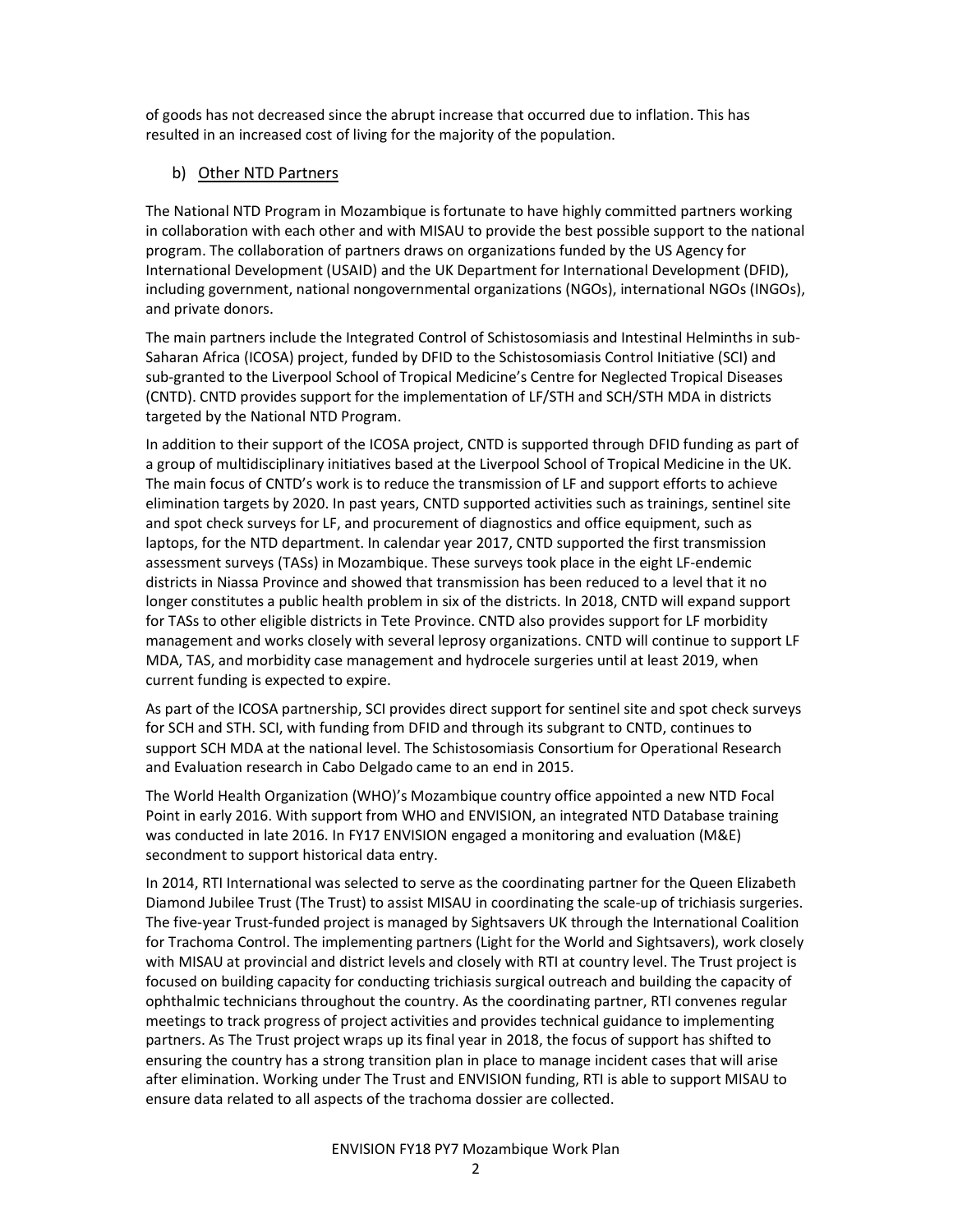The relationships with the water, sanitation, and hygiene (WASH) sector are expected to continue to grow as partners, including WaterAid, World Vision, United Nations Children's Fund (UNICEF), and Save the Children, become increasingly interested in maximizing the impact of WASH activities on NTD control and prevention. Through these partnerships, ENVISION is exploring ways in which some key messages such as the importance of hand and face-washing to prevent eye diseases (among others) can be disseminated via the various partners' activities. Globally, WaterAid is branching its focus to water and health, and in Mozambique, it is interested and engaged in many of ENVISION's activities and eager to participate in ENVISION meetings and trainings. In FY16, WaterAid facilitated one of the WHO modules on WASH from the Program Managers Training Course. ENVISION and WaterAid have also collaborated in a local primary school in Maputo Province on Global Hand Washing Day to introduce key messages on trachoma prevention through face and hand washing. WaterAid became a regular member of the Mozambique Eye Care Coalition (MECC) as did Helen Keller International, among other organizations. It is expected that ENVISION will continue working on community strategies for addressing NTDs and WASH and advocating for the importance of water and sanitation to help reduce the prevalence of NTDs in Mozambique. Through these partnerships, ENVISION is able to ensure that both the "F" and " $E^{\prime\prime 2}$  components of the trachoma elimination strategy are addressed.

l,

<sup>2</sup> The "SAFE" trachoma elimination strategy: Surgery–Antibiotics–Facial cleanliness–Environmental improvements.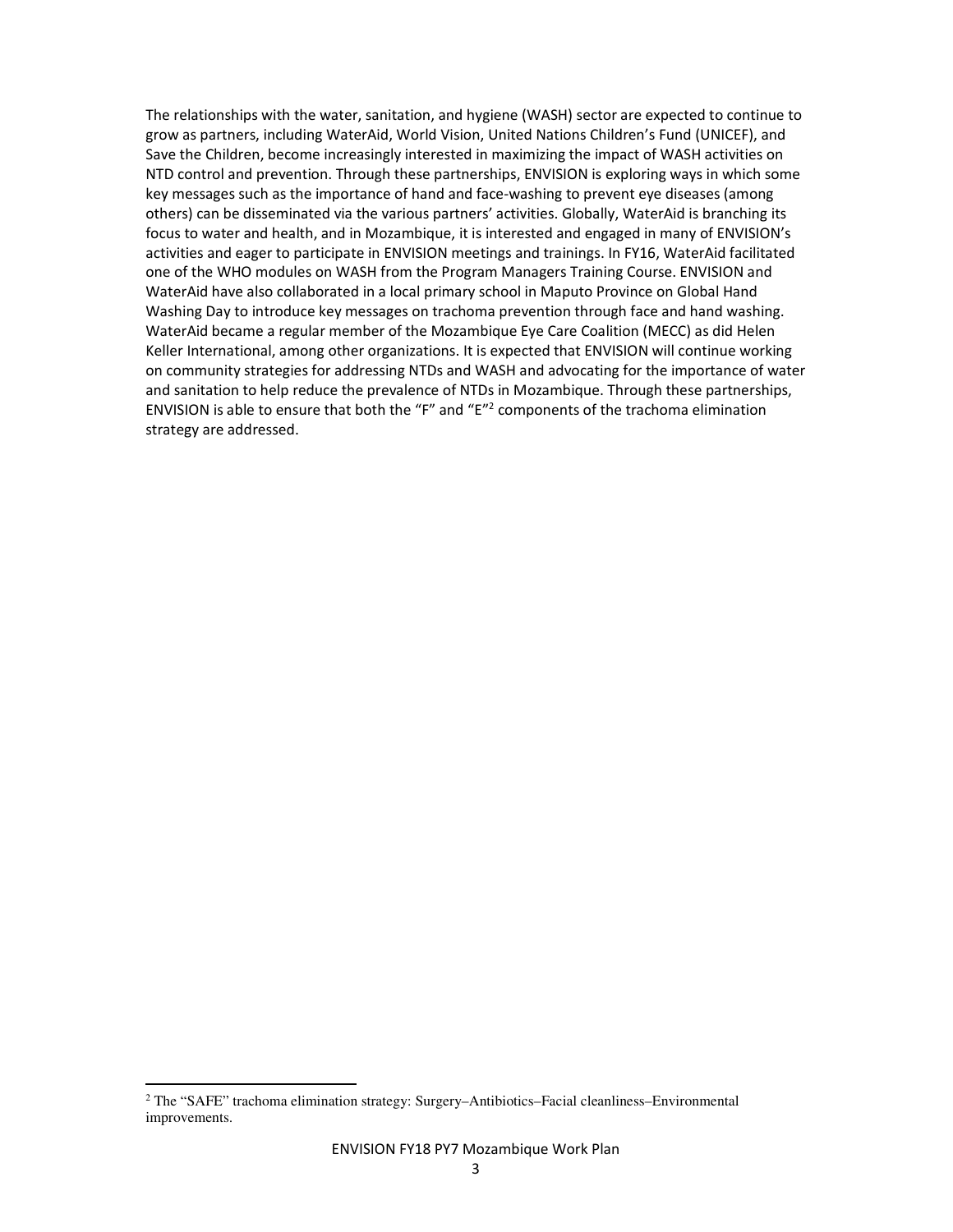| <b>Partner</b>                            | <b>Location</b><br>(regions/states)                                 | <b>Activities</b>                                                                                                                                                                                                                                                              | In FY18, was<br><b>USAID providing</b><br>direct financial<br>support to this<br>partner through<br><b>ENVISION?</b> | <b>List other donors</b><br>supporting these<br>partners/activities |
|-------------------------------------------|---------------------------------------------------------------------|--------------------------------------------------------------------------------------------------------------------------------------------------------------------------------------------------------------------------------------------------------------------------------|----------------------------------------------------------------------------------------------------------------------|---------------------------------------------------------------------|
| SCI<br>(through sub-<br>grant to<br>CNTD) | Central level and<br>in endemic areas<br>for SCH                    | SCH/STH sentinel site and<br>spot check surveys<br>beginning in 2011                                                                                                                                                                                                           | <b>No</b>                                                                                                            | <b>UK DFID</b>                                                      |
| <b>CNTD</b>                               | Central level, as<br>well as all areas<br>endemic for SCH<br>and LF | LF/STH and SCH/STH MDA<br>and TAS in districts targeted<br>by the National NTD<br>Program; includes trainings,<br>diagnostics, and supervision                                                                                                                                 | <b>No</b>                                                                                                            | <b>UK DFID</b>                                                      |
| Sightsavers                               | Nampula and<br>Zambézia<br>provinces                                | Implementation of trichiasis<br>surgical outreach<br>campaigns. Work with<br><b>Provincial Health Directorate</b><br>(DPS) in the provinces                                                                                                                                    | <b>No</b>                                                                                                            | The Trust                                                           |
| Light for the<br>World                    | Cabo Delgado and<br>Sofala provinces                                | Implementation of trichiasis<br>surgical outreach<br>campaigns; work with DPSs<br>in the provinces                                                                                                                                                                             | No                                                                                                                   | The Trust                                                           |
| <b>RTI</b>                                | Central level                                                       | Coordination of trichiasis<br>surgical scale-up;<br>documentation of progress<br>toward achieving<br>trachomatous trichiasis (TT)<br>backlog goals nationwide;<br>provincial transition plans in<br>Manica, Inhambane, and<br>Gaza provinces; TT-only<br>surveys, where needed | Yes                                                                                                                  | The Trust                                                           |
| WaterAid                                  | Central level                                                       | Messaging on face and hand<br>washing; facilitation of<br>WASH training during<br>Program Manager's training<br>course                                                                                                                                                         | No                                                                                                                   |                                                                     |

## Table 1: Non-ENVISION NTD partners working in country, donor support, and summarized activities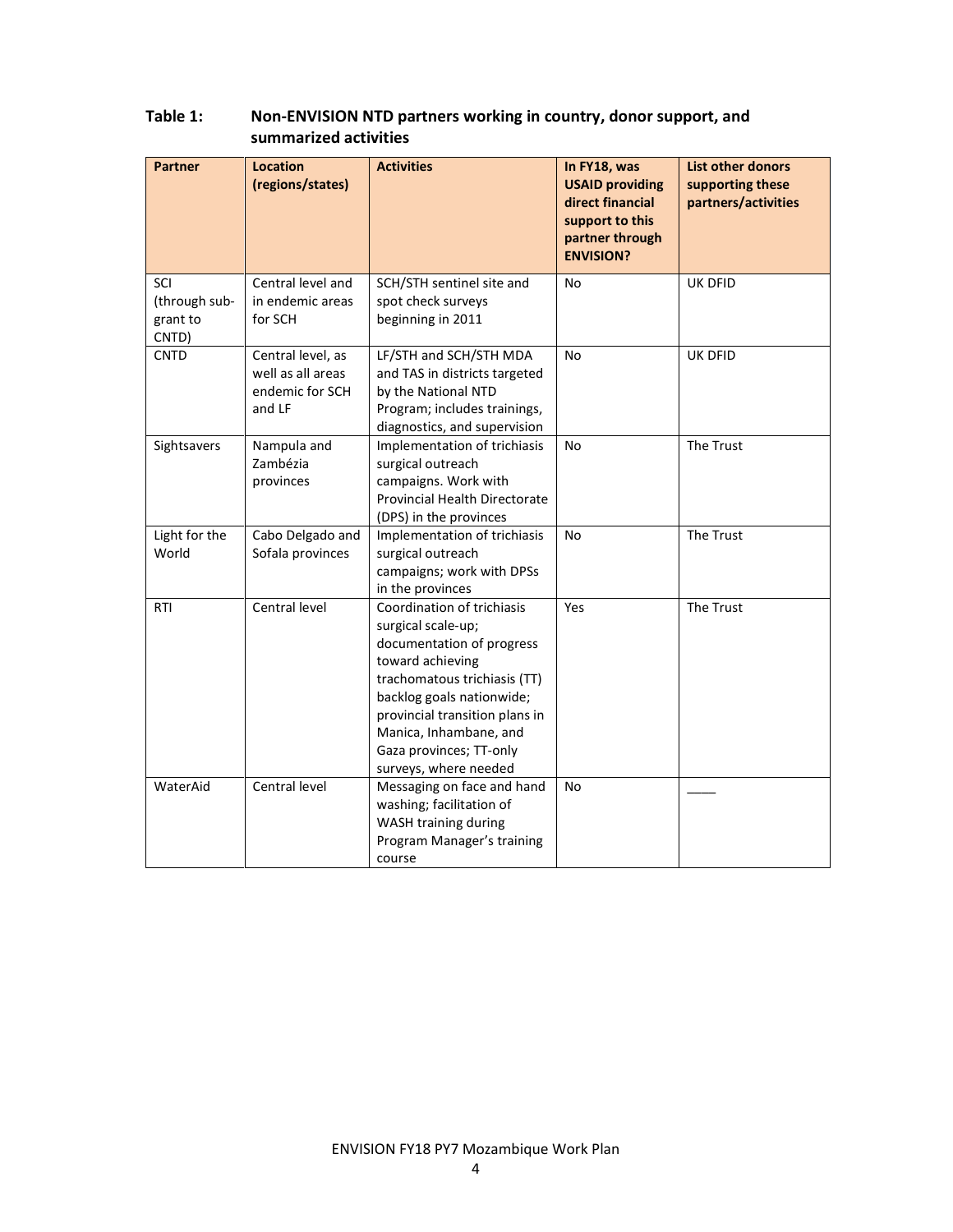## 2) National NTD Program Overview

#### a) Lymphatic Filariasis

The goal of the WHO Global Programme to Eliminate Lymphatic Filariasis is to eliminate the disease as a public health problem by 2020. A study of the geographical distribution of LF in Mozambique was carried out in 2005–2006, and additional surveys followed in 2012 and 2013. LF immunochromatographic tests were used to assess the Wuchereria bancrofti circulating antigen and found a prevalence ranging from 0%–80%. The disease is widely distributed throughout the country, with 113 districts endemic and nearly 20 million people at risk of contracting the disease. Nampula Province is most affected, followed by Cabo Delgado, Zambézia, and Niassa.

CNTD is the main partner supporting MISAU to eliminate LF and has been supporting MDA in Mozambique since 2010, providing annual treatment with ivermectin (IVM) plus albendazole (ALB) to the entire eligible population in endemic areas, per WHO guidelines. The population treated for LF has increased from 1.6 million in 2009 to 14 million in 2014, preventing 4 million new infections of LF since 2010. As mentioned above, CNTD began supporting TAS in eligible districts in 2017. Six districts in Niassa Province passed TAS and no longer require MDA. Additional TASs will be conducted in late calendar year 2018 in Tete province.

LF morbidity management, including hydrocele surgery, is specifically carried out at health facilities on a limited basis through a government-supported system of referral units for corrective surgery. The leprosy program in Mozambique is strong, with self-care groups for the management of lymphedema, adenolymphangitis, and small skin lesions.

The LF MDA is not funded by USAID.

b) Trachoma

All of the 140 districts suspected to be endemic have been mapped. This mapping revealed that the prevalence rates of trachomatous inflammation–follicular (TF) among 1–9-year-old children were <5% in 75 districts, 5%–9.9% in 28 districts, 10%–29.9% in 22 districts, and ≥30% in 15 districts. The 15 districts with ≥30% TF, all in Niassa Province, were initially mapped at the provincial level, prior to the Global Trachoma Mapping Project (GTMP) and ENVISION. Concerns around the methodology originally used and the lack of clinical cases in the area led to the recommendation to conduct district-level TISs in 2015 after only one to two rounds of MDA. These subsequent surveys showed that all districts had TF prevalence rates of <5% and did not require MDA. These 15 districts conducted trachoma surveillance surveys (TSSs) in fiscal year 2017 (FY17), which confirmed that the prevalence of TF in children aged 1–9 years remains below 5% in all 15 districts. In each of the 28 districts with TF prevalence rates of 5%–9.9% at baseline, MISAU aims to conduct a single round of MDA followed by a TIS. In FY16, with ENVISION support, MISAU conducted MDA in four of these districts (i.e., those with 5%–9.9% TF), selecting those with TF prevalence rates closest to 10%; these districts are located in Tete Province. All four of these districts conducted TISs in FY17, and the results showed that the TF prevalence rates are now below 5% and that MDA can be stopped. A single round of MDA was planned for the remaining 24 districts in calendar year 2017 but was delayed to FY18 and FY19. Three of these 24 districts conducted their single round of MDA in March 2018. The remaining 21 are planned for May 2019. Among the 22 districts with 10%–29.9% TF prevalence rates, 5 districts in Cabo Delgado Province conducted their third round of MDA in FY16 and completed TISs in FY17; the results demonstrated that the TF prevalence rates are now below 5% in all 5 districts.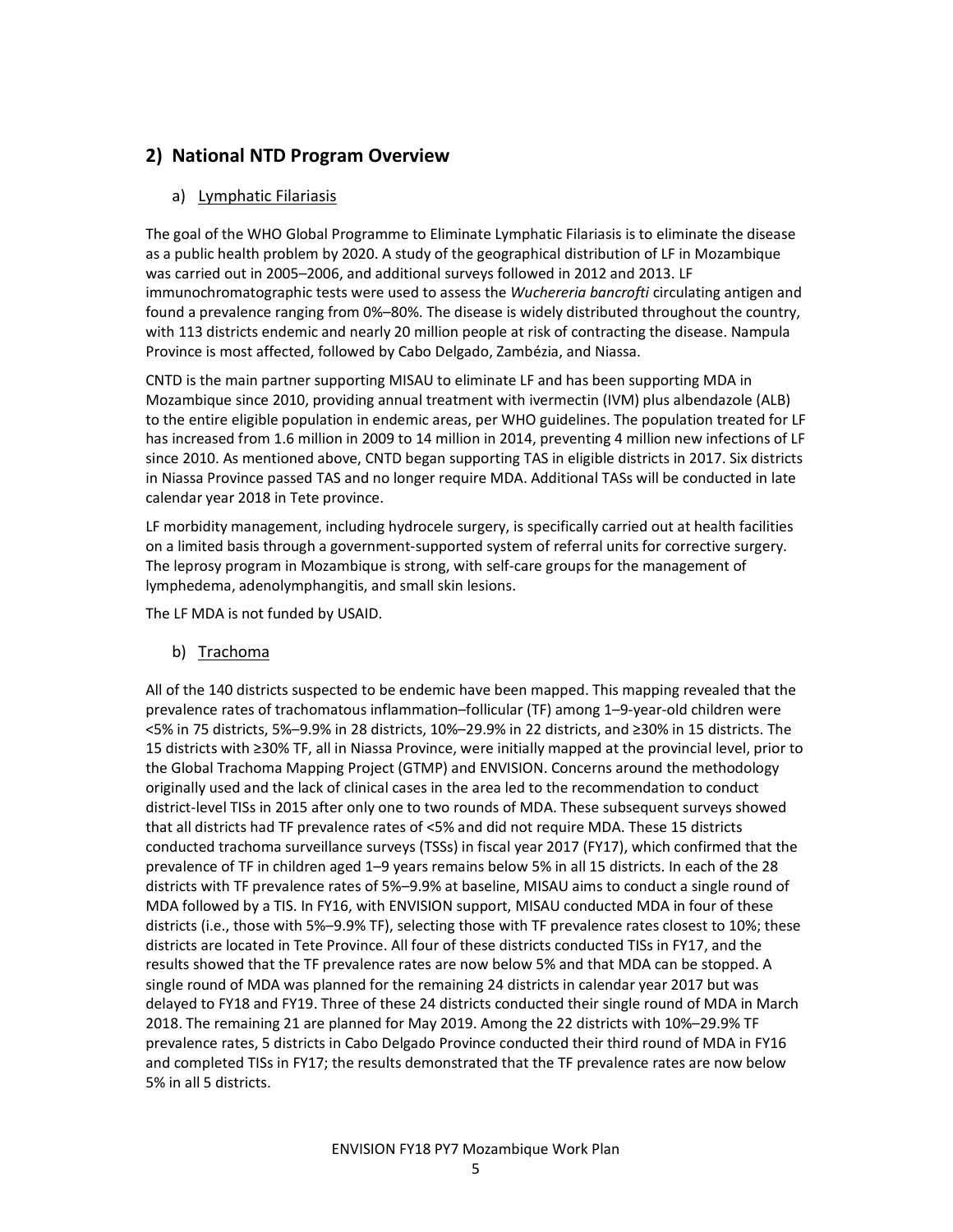In October 2017, with ENVISION support, 14 of the remaining 17 districts of Manica, Nampula, and Zambézia provinces conducted TISs after only two rounds of MDA, rather than the typical three rounds. The decision to implement these surveys was made after consultation with WHO and USAID and was intended to help keep Mozambique on track to stop MDA for trachoma in all districts by the end of calendar year 2018. Furthermore, it was hoped that these surveys would help to answer the global trachoma community's programmatic question of whether it is possible to successfully pass a TIS after only two years of MDA in areas faced with security or logistical challenges that prevent a third round. The results showed that eight districts require additional MDA, whereas six districts are now below the threshold of 5% TF. Of the eight that still require MDA, seven are between 5% and 9.9%, and one district, Inhassunge, has a TF prevalence rate of 13.6%, requiring three more rounds of MDA. A preliminary cost analysis revealed that although there are more districts requiring additional MDA than there are districts below the TF threshold, implementing the TISs early resulted in a cost savings for the project. Conducting a third MDA round in the six districts that were found to be below 5% TF after two MDA rounds would have been costlier than conducting a second TIS in the eight districts that will require one more round of MDA and a second TIS. MISAU intended to target a 15th district in Nampula Province in this round of early TISs, but it could not be accessed because of security concerns. MISAU made the decision to move forward with the third round of MDA in this district before conducting the TIS.

For the final two endemic districts, in March 2016, GTMP conducted a detailed re-analysis of the pre-GTMP mapping results from five districts of Nampula Province; this new analysis showed that baseline prevalence in two districts (Erati and Nacala-A-Velha) was 5%–9.9% TF, not ≥10% TF as originally indicated. Because both of these districts had already conducted one round of MDA, TISs were conducted in FY17. The results of the surveys showed that the prevalence of TF was below 5% in Nacala-A-Velha and that MDA could be stopped. In Erati, the TF prevalence was determined to be 6.29%. Thus, MISAU plans to conduct one additional round of MDA there in FY19.

In summary, of the 65 districts with TF prevalence >5% at baseline, 15 successfully completed both impact and surveillance surveys, 16 completed impact surveys and will conduct surveillance surveys in calendar year 2019 (FY19 and FY20), 8 have completed all necessary MDA rounds and are awaiting impact surveys in calendar year 2018 (FY19), 25 require one more round of MDA (FY19), and 1 final district requires two more rounds of MDA (FY19 and FY20) before conducting an impact survey. As of the end of FY18, 31 of the 65 districts (48%) initially found to have TF prevalence above 5% are under surveillance.

Support for trachoma control and prevention has become increasingly prioritized in the government agenda over recent years. The ENVISION project continues to provide technical support to MISAU to fully understand and fill in the WHO trachoma elimination dossier. WHO Mozambique is also engaged and keen to see this process move forward and may be willing to provide extra technical support should it be necessary.

The "A" component of the SAFE strategy is covered by USAID funding through ENVISION, with the "S" component addressed through The Trust project. However, the "F" and "E" components of the strategy require additional support to reinforce the control and prevention of trachoma.

c) Onchocerciasis

OV is endemic in the republics of Malawi and Tanzania, which border Mozambique in the northern and central regions; however, there is still little epidemiological evidence of transmission patterns in Mozambique. In addition, the lack of a rigid border entry system between Mozambique and neighboring countries may facilitate the spread of disease as the movement of people continues. In 1997, the Faculty of Medicine at the Eduardo Mondlane University published a study carried out in Zambézia Province in the district of Milange, confirming the presence of the disease in that area. In 2001, a rapid epidemiological mapping of OV (REMO) was carried out in Niassa, Cabo Delgado,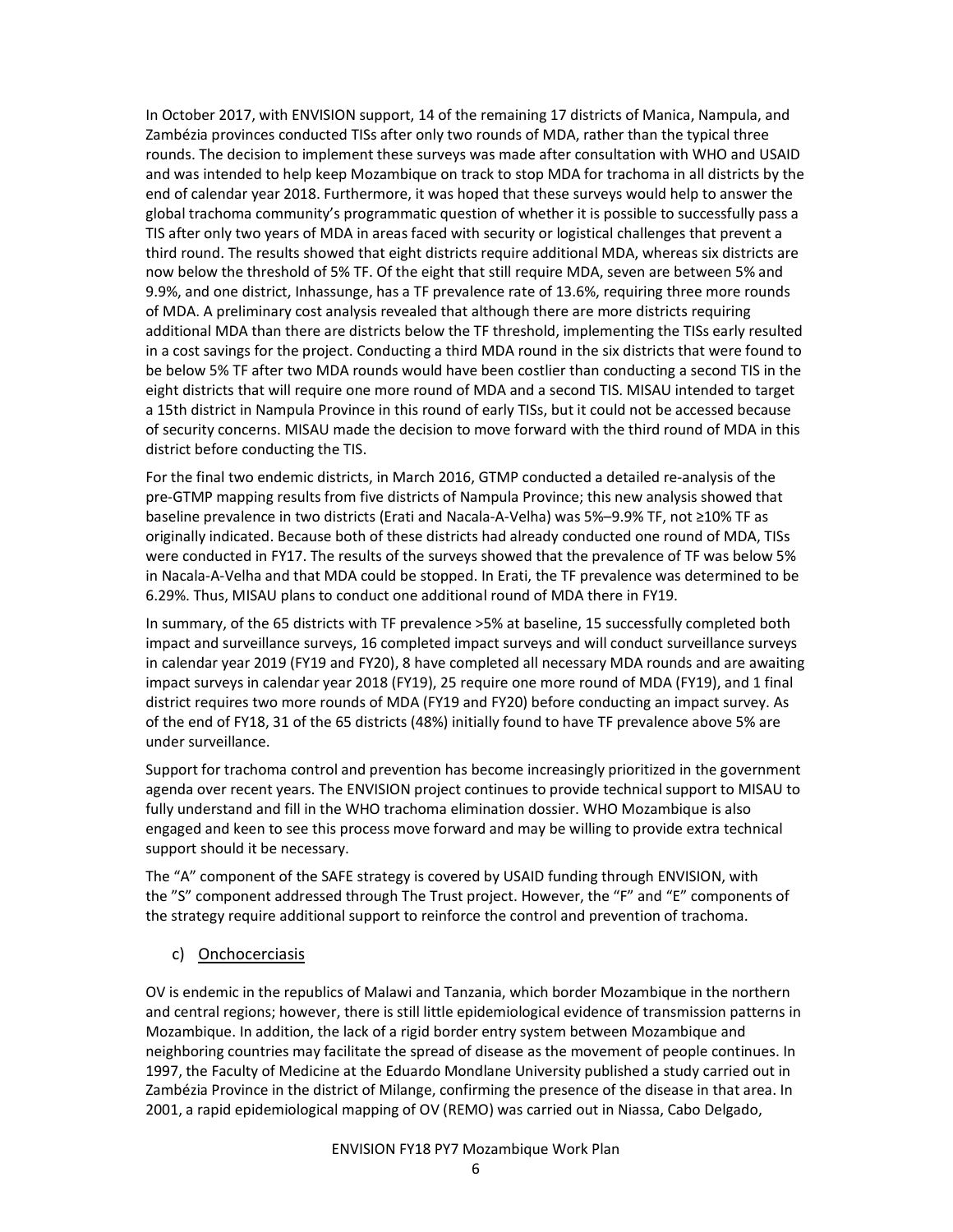Zambézia, and Tete with 114 villages selected, though only 97 villages were successfully screened. The results confirmed the existence of the disease at a hypo-endemic level. In 2007, the second REMO was carried out, and the results showed that the prevalence of nodules detected had more than doubled.

Given that REMO is poor in both specificity and sensitivity, and as neighboring countries push for OV elimination, there is a need for confirmation of endemicity through a more rigorous protocol using OV-16. Sightsavers, through its Gates Foundation-funded Onchocerciasis Elimination Mapping project, is interested in piloting the protocol currently under development by the NTD Support Center. The pilot in Mozambique is anticipated to occur after the results of the initial pilots have been reviewed by the WHO-Onchocerciasis Technical Subgroup. ENVISION continues to assist in coordination of the various stakeholders interested in assessing OV endemicity in Mozambique. USAID does not fund OV activities in Mozambique.

#### d) Schistosomiasis

SCH is prevalent throughout all IUs in Mozambique. A study of the prevalence of SCH carried out in 2007 by the INS revealed that district prevalence varied from 3.6% to 100%, with the national average at 43%. The most endemic provinces are Niassa, Cabo Delgado, Nampula, and Zambézia. Almost 27 million people are at risk. Out of the 159 IUs, 45% are hyper-endemic (prevalence rates of >50%), 51% are meso-endemic, and 4% are hypo-endemic. Treatment schedules include once per year, once every two years, and once every three years, depending on the baseline prevalence. Therefore, the actual number of districts being targeted for praziquantel (PZQ) in any given year fluctuates, depending on disease prevalence.

USAID does not support SCH MDA in Mozambique. Districts that are targeted for sentinel site and spot check site surveys are encouraged to use Kato-Katz kits to diagnose both the presence and intensity of infection for SCH and STH. To date, SCI has procured the Kato-Katz kits for MISAU.

#### e) Soil-Transmitted Helminths

STH intestinal parasites affect the poorest populations, often those living in remote, rural areas, and are prevalent throughout all IUs in Mozambique, with 151 of the 159 districts endemic above the treatment threshold of 20%. A study carried out in Mozambique in 2007 on the prevalence of STH demonstrated a wide distribution of high prevalence ranging from 12% to 81%. Out of the 159 IUs, 73 are hyper-endemic, 78 have a prevalence between 20% and 50%, and 8 have a prevalence of <20%. The most affected provinces are those in the north, namely, Niassa, Cabo Delgado, Nampula, and Zambézia. USAID does not support STH MDA in Mozambique.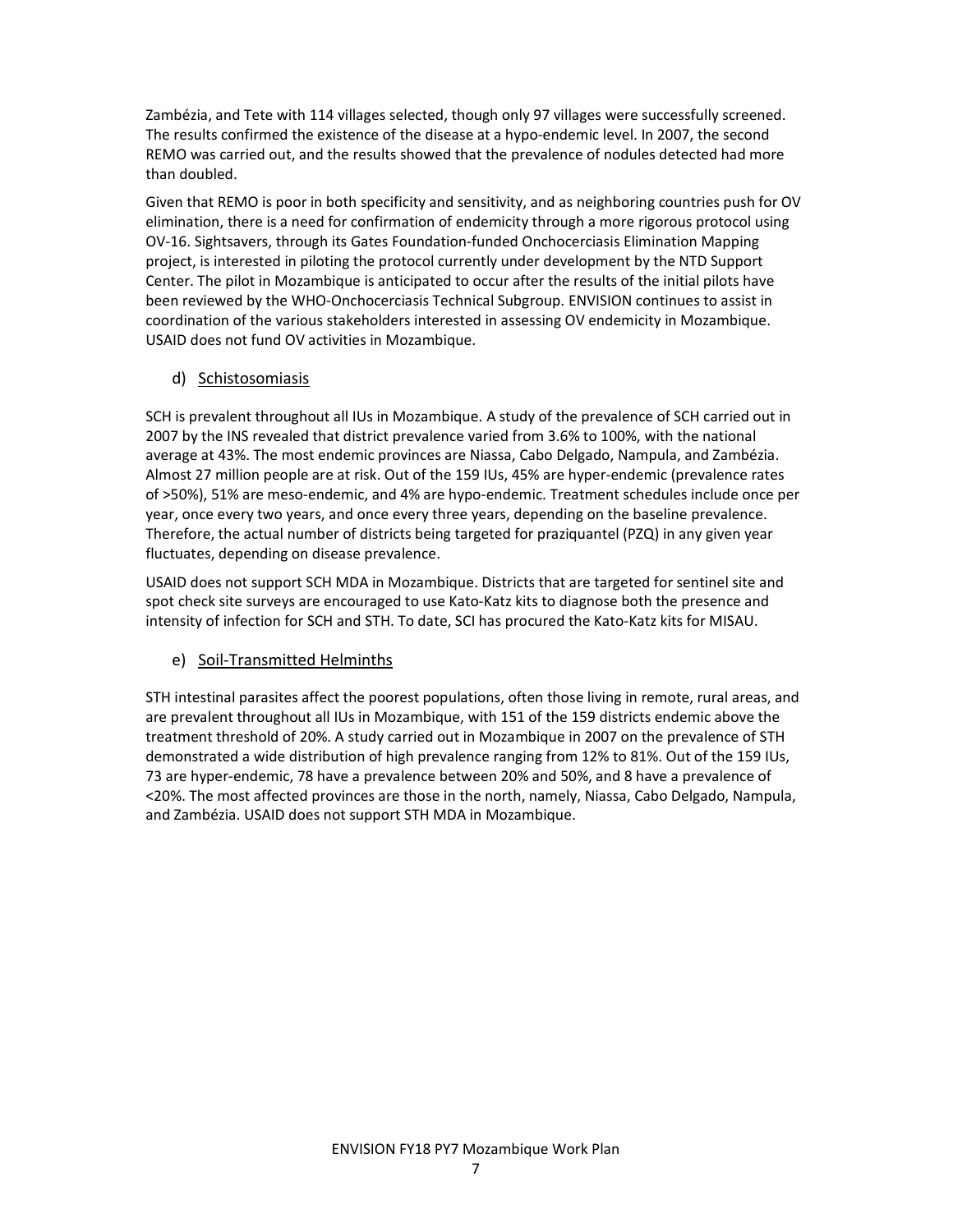## 3) Snapshot of NTD Status in Country

| $\overline{A}$                | B                                   | $\mathbf{C}$                            | <b>MAPPING GAP</b><br><b>DETERMINATION</b><br>D | E                              |                                                     | <b>MDA GAP DETERMINATION</b><br><b>ACHIEVEMENT</b><br>F<br>G |                                          |                                               | <b>DSA NEEDS</b>         |  |  |  |  |  |  |  |  |  |  |  |  |  |  |  |  |  |  |  |  |  |                                                                                                      |                                                                                         |                                   |
|-------------------------------|-------------------------------------|-----------------------------------------|-------------------------------------------------|--------------------------------|-----------------------------------------------------|--------------------------------------------------------------|------------------------------------------|-----------------------------------------------|--------------------------|--|--|--|--|--|--|--|--|--|--|--|--|--|--|--|--|--|--|--|--|--|------------------------------------------------------------------------------------------------------|-----------------------------------------------------------------------------------------|-----------------------------------|
| <b>Disease</b>                | <b>Total No.</b><br>of<br>districts | No. of<br>districts<br>classified<br>as | No. of<br>districts<br>classified<br>as non-    | No. of<br>districts<br>in need | No. of districts<br>receiving MDA<br>as of 09/30/18 |                                                              |                                          |                                               |                          |  |  |  |  |  |  |  |  |  |  |  |  |  |  |  |  |  |  |  |  |  | No. of districts<br>expected to be in<br>need of MDA at<br>any level: MDA not<br>yet started, or has | <b>Expected No. of</b><br>districts where<br>criteria for<br>stopping<br>district-level | No. of districts<br>requiring DSA |
|                               | <b>in</b><br><b>COUNTRY</b>         | endemic<br>$**$                         | lendemicl<br>$***$                              | of initial<br>mapping          | USAID-<br>funded                                    | <b>Others</b>                                                | prematurely<br>stopped as of<br>09/30/18 | <b>MDA</b> have been<br>met as of<br>09/30/18 | as of 09/30/18           |  |  |  |  |  |  |  |  |  |  |  |  |  |  |  |  |  |  |  |  |  |                                                                                                      |                                                                                         |                                   |
| Lymphatic<br>filariasis       |                                     | 113                                     | 46                                              | 0                              | $\Omega$                                            | 107                                                          | 0                                        | 6                                             | Pre-TAS:<br>TAS:         |  |  |  |  |  |  |  |  |  |  |  |  |  |  |  |  |  |  |  |  |  |                                                                                                      |                                                                                         |                                   |
| Onchocerciasis*               |                                     |                                         | ٠                                               |                                |                                                     |                                                              |                                          |                                               |                          |  |  |  |  |  |  |  |  |  |  |  |  |  |  |  |  |  |  |  |  |  |                                                                                                      |                                                                                         |                                   |
| Schistosomiasis               | 159                                 | 159                                     | $\Omega$                                        | $\Omega$                       | $\Omega$                                            | 159                                                          | $\Omega$                                 |                                               |                          |  |  |  |  |  |  |  |  |  |  |  |  |  |  |  |  |  |  |  |  |  |                                                                                                      |                                                                                         |                                   |
| Soil-transmitted<br>helminths |                                     | 151                                     | 8                                               | $\Omega$                       | $\Omega$                                            | 151                                                          | $\Omega$                                 |                                               |                          |  |  |  |  |  |  |  |  |  |  |  |  |  |  |  |  |  |  |  |  |  |                                                                                                      |                                                                                         |                                   |
| Trachoma**                    |                                     | 65                                      | 94                                              | $\Omega$                       | 11                                                  | $\Omega$                                                     | 23                                       | 31                                            | TIS: 8<br><b>TSS: 10</b> |  |  |  |  |  |  |  |  |  |  |  |  |  |  |  |  |  |  |  |  |  |                                                                                                      |                                                                                         |                                   |

#### Table 2: Snapshot of the expected status of the NTD program in Mozambique as of September 30, 2018

\*OV is believed to be hypo-endemic in Mozambique, and MISAU conducted surveys in FY16 to determine the extent of transmission.

\*\* Column F: Includes 3 districts with baseline TF prevalence of 5%–9.9% that conducted their first and only round of MDA in March 2018, 7 districts with TF prevalence between 5%–9.9% following early impact surveys in 2017 (of which 5 completed MDA in FY18), and 1 district with TF prevalence between 10%–29.9% following an early impact survey in 2017 (completed first round of TIS in March 2018). Column G: Includes 21 districts with baseline TF prevalence between 5%– 9.9%, requiring a single round of MDA in FY19; 1 district with baseline prevalence between 10%–29.9% that had completed two rounds of MDA but was unable to conduct an early impact survey due to security reasons, and was unable to conduct MDA in FY18 because of ZTH issues; and 1 district with baseline prevalence of 8.41% that conducted TIS in FY17 after one round of MDA that resulted in TF prevalence of 6.29% but which was unable to conduct MDA in FY18 because of ZTH issues.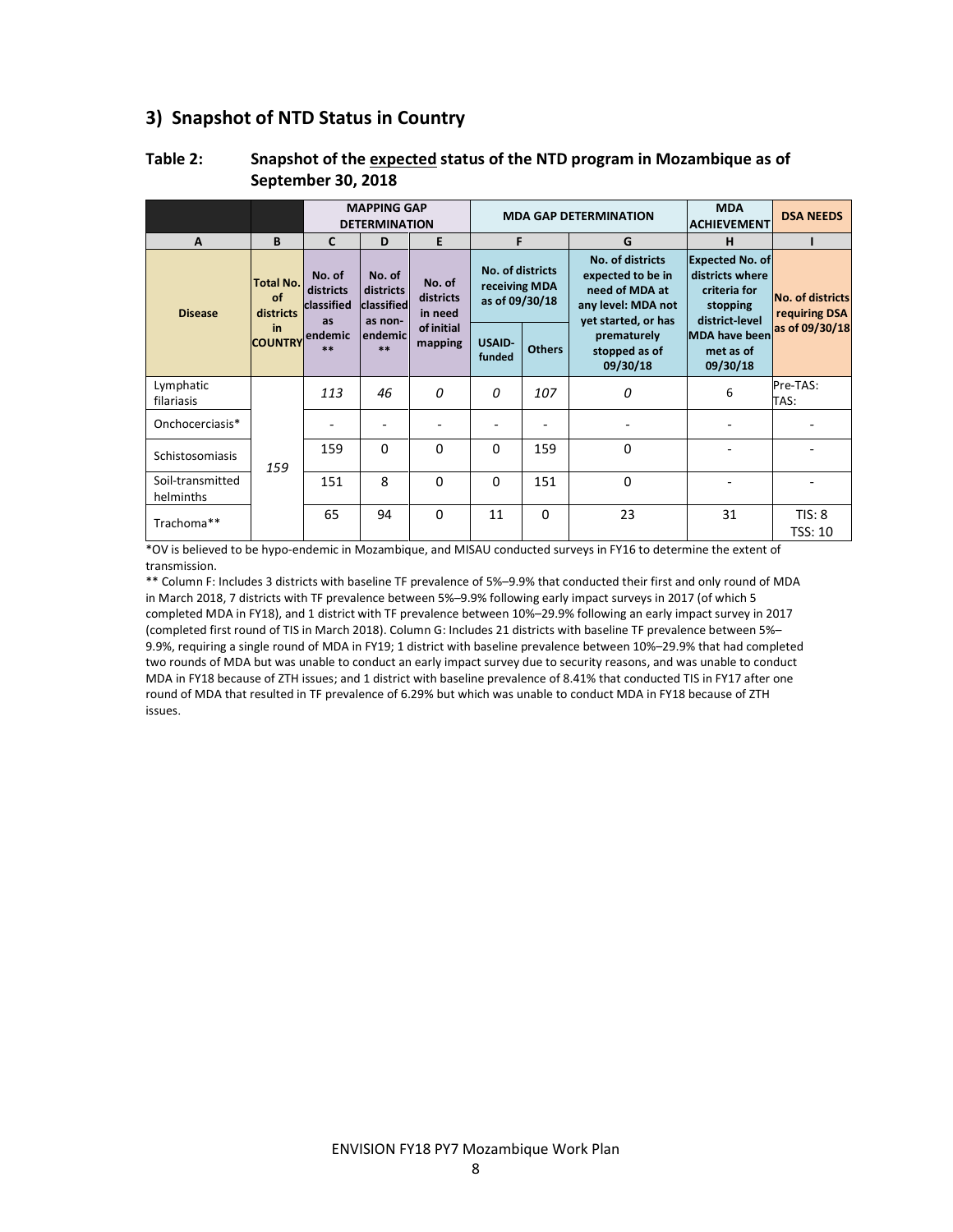# PLANNED ACTIVITIES

## 1) NTD Program Capacity Strengthening

a) Strategic Capacity Strengthening Approach

#### Capacity goals

MISAU's capacity strengthening goals in FY19 will continue to rely heavily on coaching and mentorship through close collaboration between ENVISION Mozambique staff and their counterparts at MISAU. While ENVISION's capacity strengthening efforts will continue to focus on trachoma, this mentoring goal will benefit the NTD Department as a whole. Also, as the primary partner in Maputo, ENVISION is better positioned to provide day-to-day mentoring on general aspects related to program and supply chain management and M&E. Other partners do support some capacity strengthening, and the ENVISION RPA coordinates these activities to avoid duplication of effort and minimize the burden on MISAU. For example, CNTD has led a course for provincial finance managers, Malaria Consortium led social mobilization workshops, and both partners contributed greatly to the Program Managers Training Course.

Staff from the ENVISION Mozambique team will be responsible for working directly with MISAU to strengthen capacity for planning, budgeting, supply chain management, and M&E. They will be responsible for providing training and follow-up support on any tools, as well as for keeping MISAU informed of global developments in NTD guidelines. Capacity strengthening will also occur through exposure trips, experience sharing, and supportive supervision. ENVISION expects its ongoing role to be to ensure relationships with stakeholders, such as CMAM, WHO, drug donors, etc., are maintained and strengthened.

#### Capacity strengthening strategy

ENVISION's strategic capacity strengthening approach in FY19 will focus on three key areas:

- 1. Program management
- 2. Dossier preparation
- 3. Supply chain management
- b) Capacity Strengthening Objectives and Interventions

#### Objective 1: Enhance program management of MDA

Intervention 1: Provide short-term technical consultants to coordinate MDA in each province. See STTA section for more information.

#### Objective 2: Support the national team in the development of the Dossier for the Validation of Elimination of Blinding Trachoma

Intervention 1: Provide technical guidance and leadership on dossier preparation. See Dossier Development section for more information.

Intervention 2: Recruit a consultant to support MISAU in consolidation and review of the dossier. See STTA section for more information.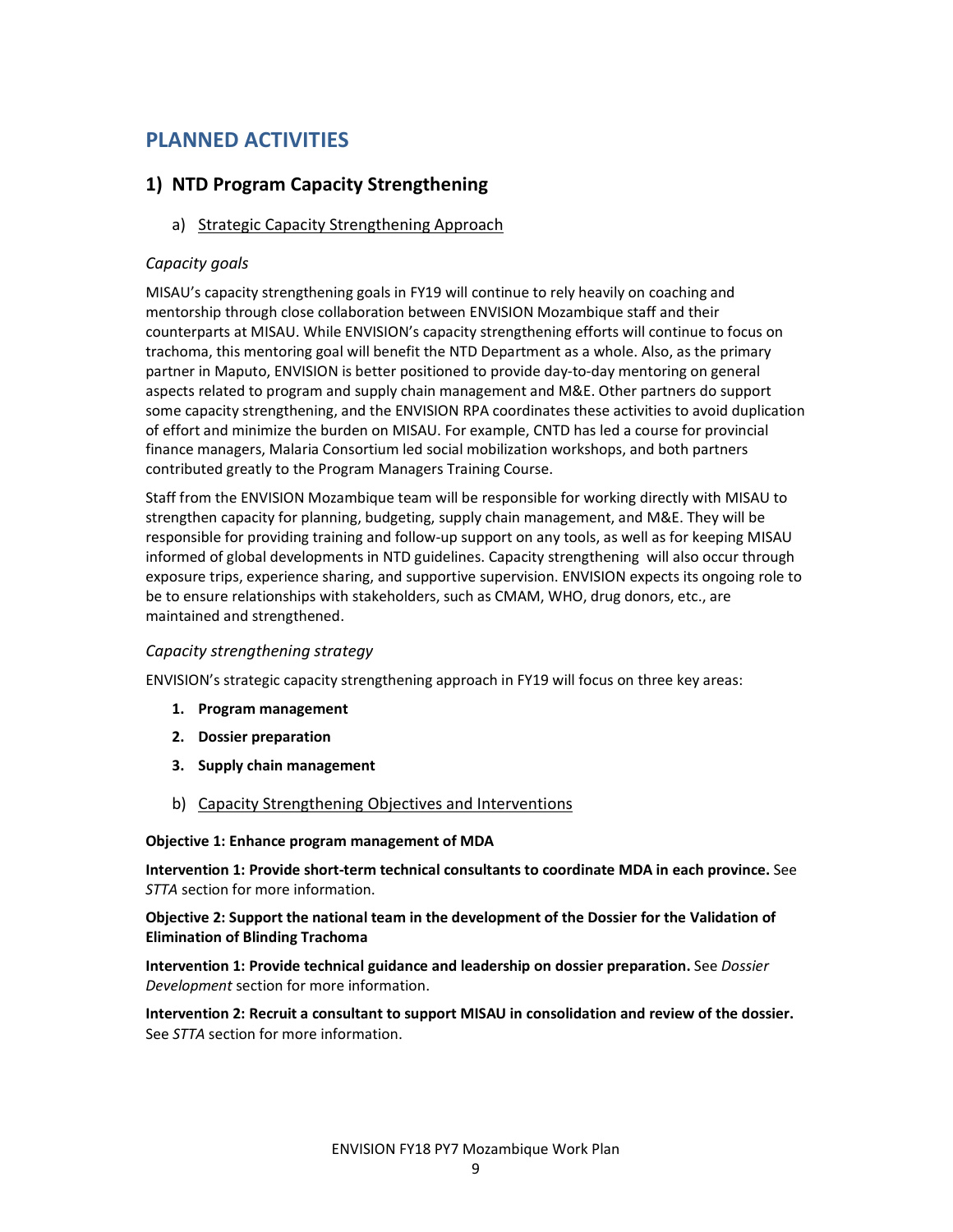#### Objective 3: Strengthen supply chain management capacity at MISAU and improve coordination and communication with CMAM and drug donors

Intervention 1: Ensure adherence to ZTH supply chain management protocols. ENVISION will liaise with MISAU and CMAM and provide mentorship during all phases of drug importation and distribution, including regular check-ins with CMAM to verify the stock and validity of drugs in each province, status of drug importation, and supervision of drug distribution and reverse supply chain processes. See Drug and Commodity Supply Management and Procurement section for more information.

#### Intervention 2: Supply chain trainings at national, provincial, and district levels. See Training section for more information.

#### c) Monitoring Capacity Strengthening

The ENVISION Technical Advisor and RPA will remain in regular contact with the NTD Coordinator to discuss program accomplishments and needs.

#### Objective 2: Support the national team in the development of the Dossier for the Validation of Elimination of Blinding Trachoma

Indicators: Dossier data compiled with high quality, draft dossier completed

#### Objective 3: Strengthen supply chain management capacity at MISAU and improve coordination and communication with CMAM and drug donors

Indicators: National ZTH management protocol in use at all levels, MISAU supply chain focal point identified, TEMF created accurately and on time, percent of districts receiving drugs on time

| <b>Project assistance</b><br>area                                                     | <b>Capacity strengthening interventions/activities</b>                                                                                                                                                                                      | How these activities will help to correct<br>needs identified in situation above?                                                                                                                             |
|---------------------------------------------------------------------------------------|---------------------------------------------------------------------------------------------------------------------------------------------------------------------------------------------------------------------------------------------|---------------------------------------------------------------------------------------------------------------------------------------------------------------------------------------------------------------|
| a. Strategic<br><b>Planning</b>                                                       | Guide NTD and Ophthalmology departments<br>٠<br>to encourage data use in the National Annual<br>NTD Meeting through the Data for Action<br>guide                                                                                            | Build capacity in evidence-based<br>$\bullet$<br>decision making, by encouraging the<br>National NTD Program to take the<br>lead in using data to inform the<br>National Annual NTD Partner Review<br>Meeting |
| c. Building<br>Advocacy for a<br><b>Sustainable</b><br><b>National NTD</b><br>Program | ENVISION RPA to advocate at high MISAU<br>$\bullet$<br>levels (Minister of Health, Permanent<br>Secretary to the Public National Health<br>Directorate) to increase and improve<br>awareness of NTDs and the need for<br>government funding | Funding to the National NTD Program<br>٠<br>being mobilized for implementation<br>of sustainable activities<br>Increase in the number of National<br>$\bullet$<br>NTD Program staff                           |
| g. Training                                                                           | (See trainings in Table 7)                                                                                                                                                                                                                  |                                                                                                                                                                                                               |
| h. Drug Supply<br>and Commodity<br><b>Management and</b><br>Procurement               | Supportive supervision during drug<br>٠<br>importation, transportation, and distribution                                                                                                                                                    | Build capacity of CMAM and<br>$\bullet$<br>provincial drug warehouse staff to<br>effectively manage ZTH and TEO<br>through supportive supervision                                                             |
| i. Supervision for<br><b>MDA</b>                                                      | Joint RTI-MISAU and central, provincial, and<br>$\bullet$<br>district-level MISAU representatives conduct<br>supervision during training and MDA<br>implementation                                                                          | Build capacity of all those involved in<br>$\bullet$<br>MDA implementation, through<br>enhanced support supervision                                                                                           |

#### Table 3: Project assistance for capacity strengthening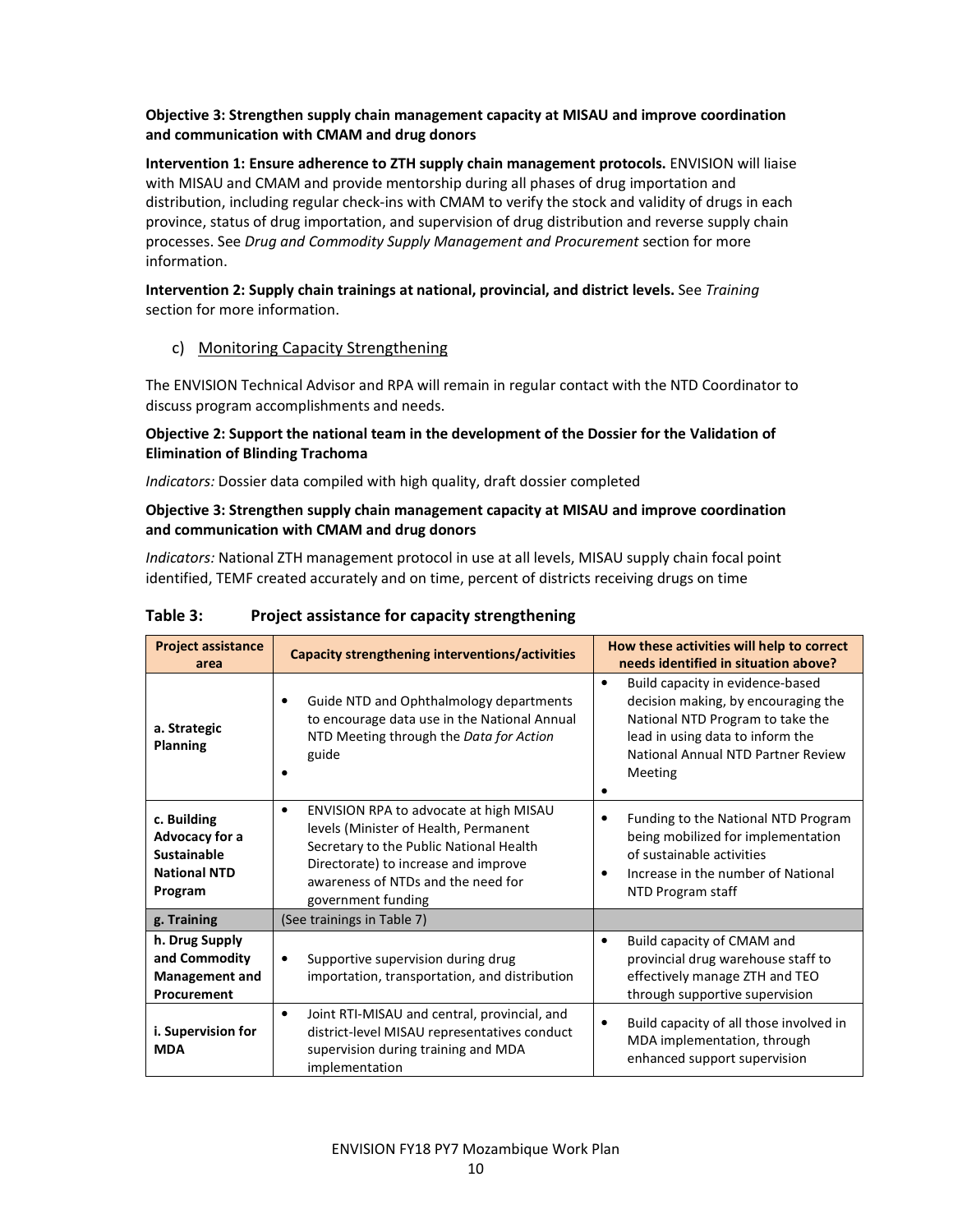| <b>Project assistance</b><br>area                             | <b>Capacity strengthening interventions/activities</b>                                                                                                                                | How these activities will help to correct<br>needs identified in situation above?                          |
|---------------------------------------------------------------|---------------------------------------------------------------------------------------------------------------------------------------------------------------------------------------|------------------------------------------------------------------------------------------------------------|
| <b>i. M&amp;E</b>                                             | ENVISION Database Manager to provide on-<br>$\bullet$<br>the-job training for the NTD central-level staff,<br>and provincial and district data managers<br>involved in MDA activities | Build capacity of the National NTD<br>Program at different levels to collect,<br>analyze, and use MDA data |
| I. Dossier<br>Development                                     | Technical guidance from ENVISION for dossier<br>٠<br>completion                                                                                                                       | Build capacity of MISAU to compile<br>data and develop a high-quality<br>trachoma dossier                  |
| m. Short-term<br><b>Technical</b><br><b>Assistance (STTA)</b> | Recruitment of short-term consultants to<br>$\bullet$<br>enhance supportive supervision during MDA<br>training, social mobilization, and drug<br>distribution                         | Build capacity at subnational levels to<br>$\bullet$<br>implement high-quality MDA                         |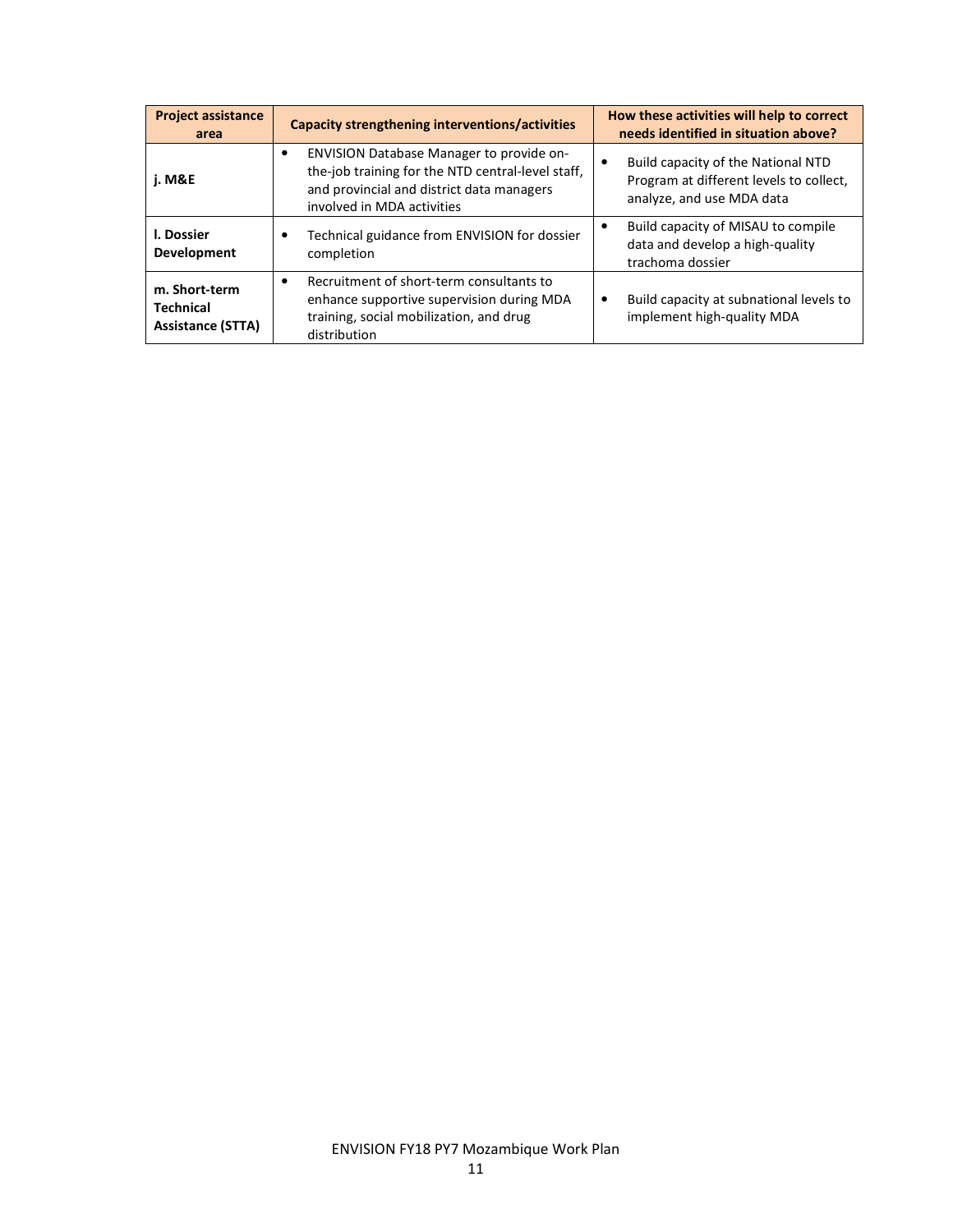## 2) Project Assistance

#### a) Strategic Planning

NTD National Steering Committee (NSC): The NSC is organized by MISAU and fully supported by ENVISION. Meetings will be held approximately two times per year to discuss technical issues related to the National NTD Program. The central-level NSC is made up of key partners from various government stakeholders, including CMAM, INS, Ministry of Women and Social Affairs, Ministry of Water and Sanitation, and the National NTD Program. Representatives from pharmaceutical companies and INGOs such as Malaria Consortium and CNTD, as well as INGOs working with leprosy, also participate. When possible, higher level MISAU staff participate and open the meeting. The meeting provides an important platform to discuss technical topics, such as supply chain; new MISAU policies; strategies to improve progress toward program goals; and input from other sectors such as water, sanitation, and education. MISAU shares results from recent activities and discusses coverage issues and challenges with human resources. Feedback and guidelines generated from regional and international meetings are also presented and discussed with the committee for further comments and recommendations on implementation. The meeting will also provide an opportunity for all relevant stakeholders to assess progress toward annual objectives and review and revise the activity calendar. Approximately 17 people are expected to attend each two-day meeting. Costs associated with these meetings include venue, refreshments, printing of materials, and travel for three provincial representatives. In FY19, RTI will provide financial support for one NSC meeting, with another partner expected to fund the second meeting.

#### b) NTD Secretariat

Office costs: ENVISION will continue to cover basic operational costs for the NTD Secretariat, including office supplies, paper and toner for printing, and communications in the form of air time (phone). Other partners such as CNTD support the Secretariat through provision of Internet access for the NTD Department and electrical equipment such as laptops. ENVISION and CNTD communicate with each other to ensure there is no duplication of efforts in operational costs. As this is an on-going activity, the costs will be split with CEP-NTD 2.

Translations: Translations between English and Portuguese are often needed because MISAU requires all documents and official communication to be in Portuguese. Several documents must be translated each year (including the work plan) for either MISAU, USAID, or RTI HQ. When possible, the ENVISION team uses a local translator who is familiar with the technical terminology.

#### c) Building Advocacy for a Sustainable National NTD Program

Social Communication and Advocacy Working Group: Through participation in the Social Communication and Advocacy Working Group of the NTD NSC, ENVISION will be able to better understand where the weaknesses are in advocacy and will have an opportunity to work with MISAU to strengthen the NTD program through raising awareness of the diseases, specifically trachoma. There will be no costs associated with taking part in this working group because the support will be through the RPA's participation in meetings.

Mozambican Eye Care Coalition (MECC): ENVISION will continue to participate in the MECC group, which acts as the main eye-care health group in the country with collaboration from INGOs, local NGOs, and MISAU. Recently, other sectors such as Ministry of Education have participated in the meetings and shared their experiences regarding the challenges of eye-care health in schools. This group has been recognized as a regional leader in eye care in neighboring sub-Saharan African countries. Priority agenda items in 2018 included addressing challenges with importation of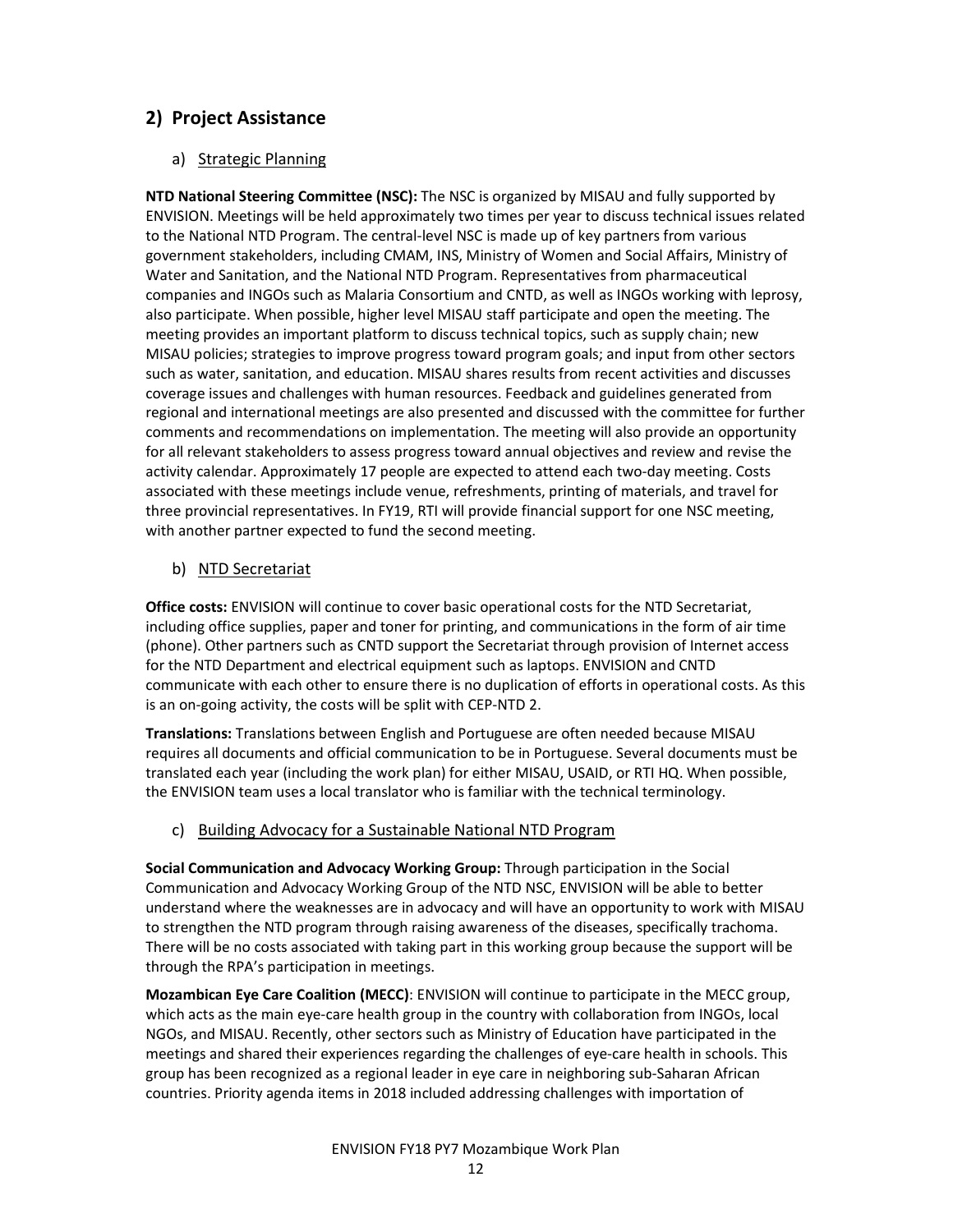medicines and medical supplies and the development of a standardized ophthalmology training curriculum.

As advocacy activities are on-going, they will continue under CEP-NTD 2 in Q4 of FY19.

#### d) Mapping

Baseline mapping for LF, SCH, STH, and trachoma has been completed. As mentioned in the Country Overview, results from previous REMO studies show that OV is hypo-endemic in Mozambique, and confirmation mapping is being considered by MISAU and other donors.

These activities are not funded by USAID.

#### e) MDA Coverage

MDA plans for FY19

| <b>NTD</b> | Age groups<br>targeted | <b>Number of</b><br>rounds of<br>distribution<br>annually | <b>Distribution</b><br>platform(s)                                  | <b>Number of</b><br>districts to<br>be treated<br>in FY19 | Total # of<br>eligible<br>people to be<br>targeted<br>in FY19 |
|------------|------------------------|-----------------------------------------------------------|---------------------------------------------------------------------|-----------------------------------------------------------|---------------------------------------------------------------|
| Trachoma   | All                    |                                                           | Mixed<br>community-<br>based (house to<br>house and fixed<br>point) | -26                                                       | 3,523,261                                                     |

#### Table 4: USAID-supported districts and estimated target populations for MDA in FY19

In Mozambique, trachoma MDA occurs over a five-day period where mobile teams composed of two health technicians and two volunteers go from door to door or to fixed points, depending on the locality. One health technician is responsible for distributing medicine and the other for recording the distribution on the appropriate reporting forms. The volunteers conduct social mobilization and provide logistical support, such as crowd management, during MDA. Pre-MDA activities begin approximately four weeks before MDA with provincial-level training, followed by district training, and finally, a week of social mobilization prior to MDA. These activities are described in further detail below in the respective sections of this work plan (Training, Social Mobilization).

In support of the FY19 MDA, ENVISION will supply materials needed for the MDA, including daily registers, reporting forms, serious adverse event (SAE) forms, MDA handbooks, dose poles, teeshirts, and banners. Banners and tee-shirts are used to identify official distribution points, volunteers, and supervisors, respectively. The drug distributors also receive tee-shirts. The use of tee-shirts and vests in the campaigns relays a positive image during the MDA and is a way to further promote the work of the national health workers. All materials are clearly marked with MISAU, USAID, RTI, and ENVISION logos. Registers, reporting forms, tee-shirts, and banners were produced during FY18. Therefore, the only materials to be produced in FY19 are updated dose poles and handbooks, reflecting the new Zithromax dosing guidelines. ENVISION will also directly support the costs of central-level supervision, while using FOGs awarded to the provinces to fund training, drug transportation within the province, social mobilization, and drug distribution.

Although a peace accord between the Mozambican ruling party, the Mozambique Liberation Front (Frente de Libertação de Moçambique [FRELIMO]), and the opposition party, the Mozambican National Resistance (Resistência Nacional Moçambicana [RENAMO]), has been in place since late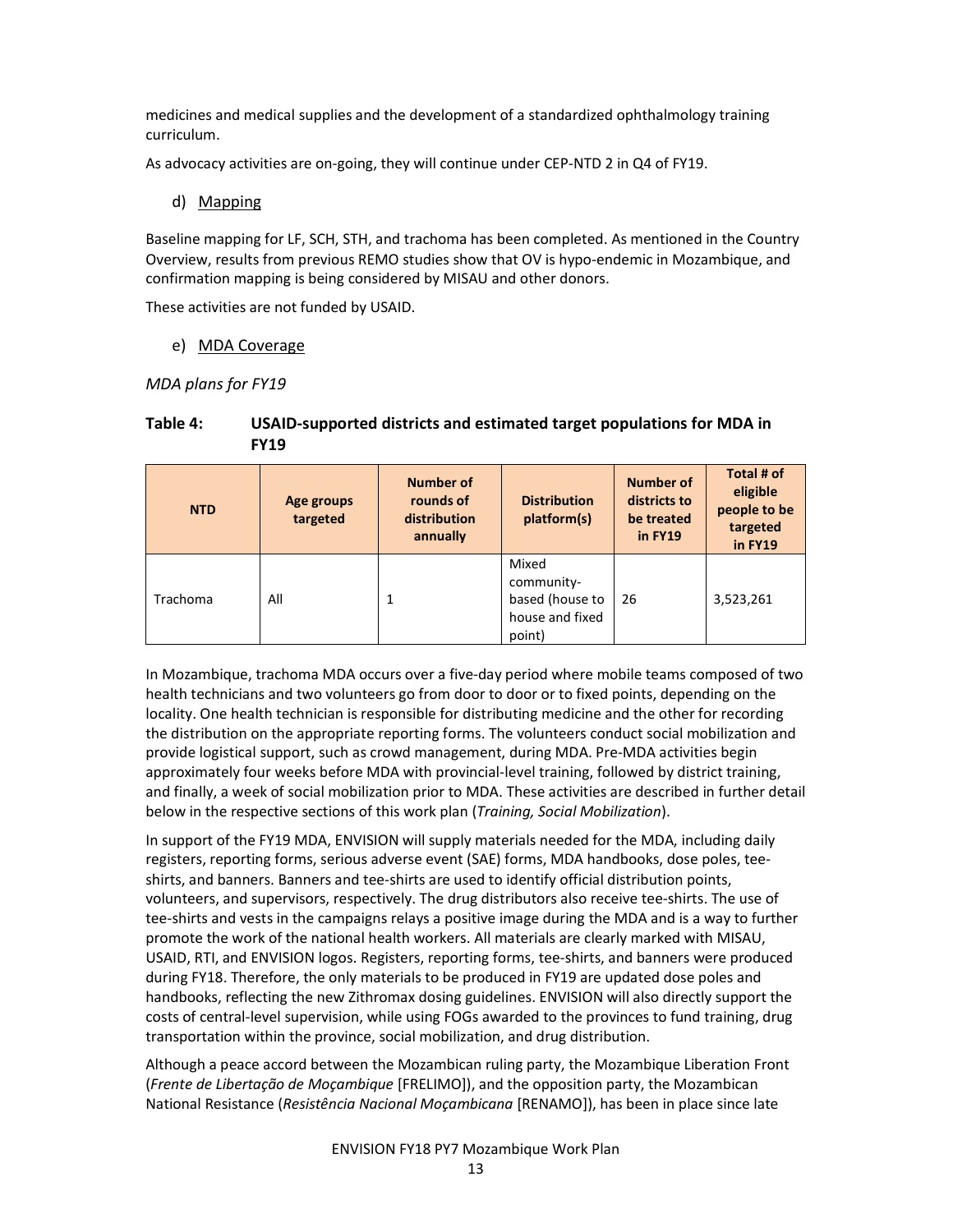2016, insecurity and political unrest continue to have the potential to impact the MDA campaign. In particular, since October 2017, there have been attacks linked to religious extremism in northern and coastal communities of Cabo Delgado Province. MISAU routinely monitors the security situation to ensure it is safe to conduct activities. ENVISION works closely with the Mozambican Government to adapt MDA strategies to enable activities to proceed with reasonable security. In the past, this has involved a combination of approaches, including being flexible with the locations of distribution points in case of security threats; using different types of transportation (air and road) to ensure the safe arrival of medicines to the provinces and districts; providing extra police security as needed for transporters; and issuing communications from the MISAU that the activities are non-political, health based, and of no threat to anyone.

#### f) Social Mobilization to Enable NTD Program Activities

Radio messaging: Radio is the most common means of communication in Mozambique, especially community radio at the district level. Messages will be played on local radio stations throughout the districts targeted for MDA with ZTH and TEO. They are aired four times a day the week prior to the MDA and during the MDA. The messages include the timing and location of MDA, emphasize the safety of the medicine, and encourage the entire population to participate.

Use of megaphones to disseminate information to communities (procured in FY18): Megaphones are another common form of sharing information at the community level and are used for various campaigns. They are used to inform people of the timing of MDA and who is eligible to receive treatment. They also allow supervisors to provide basic information on trachoma prevention to the population. In FY19, megaphones and batteries will be used in all districts. Because the FY18 coverage survey showed that word of mouth is one of the more effective methods of encouraging community members to participate in MDA, the number of megaphones per district will increase to six.

Delivery of IEC materials: As in previous years, RTI and MISAU will package the IEC materials and drugs into district kits. Completing this activity at the central level ensures that each district receives the correct quantities and reduces the burden on provincial and district level staff. In previous years, materials had to be shipped by air due to insecurity in the central provinces. MISAU will continue to monitor the situation throughout FY19 to determine if overland shipping is possible.

**Opening Ceremony:** The Opening Ceremony/MDA launch takes place on the first day of MDA in one district chosen by MISAU (usually, the most populated). The Head of the Province gives an opening speech, followed by a popular community leader encouraging participation in the local dialect, and finally USAID or the ENVISION RPA will welcome people and stress the importance of the MDA. As CMAM's increased involvement during MDA is expected to continue in FY19, a national CMAM representative will also be invited to speak at the opening ceremony. Local theater groups are invited to perform during the opening ceremony. Through dramatic presentation, they depict the risks of trachoma and the importance of MDA. Media representatives (radio and television) will be present, and the launch is televised that evening and the day after at both provincial and national levels. A press meeting is held before and after the launch takes place. The launch is usually attended by hundreds of people from neighboring communities.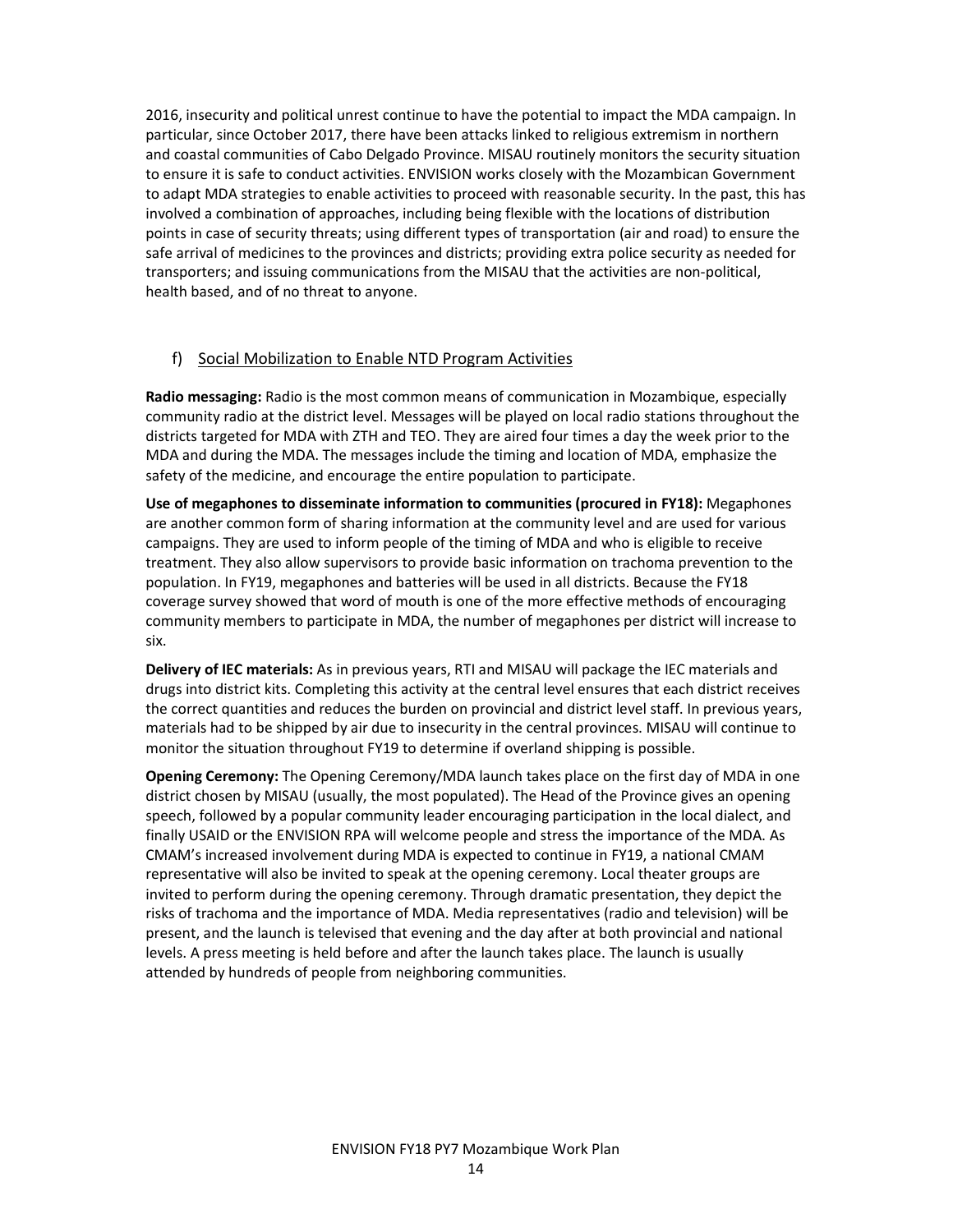| <b>Category</b>             | <b>Key messages</b>                                                                                                                                        | <b>Target</b><br>population | <b>IEC Activity</b><br>(e.g.,<br>materials,<br>medium,<br>training<br>groups) | Where/<br>when will<br>they be<br>distributed                                                         | <b>Frequency</b>                                                                                     | <b>Has this</b><br>material/message or<br>approach been<br>evaluated?                                                        |
|-----------------------------|------------------------------------------------------------------------------------------------------------------------------------------------------------|-----------------------------|-------------------------------------------------------------------------------|-------------------------------------------------------------------------------------------------------|------------------------------------------------------------------------------------------------------|------------------------------------------------------------------------------------------------------------------------------|
| <b>MDA</b><br>Participation | The drugs<br>provided are free<br>and safe for the<br>entire family.<br>Everyone in the<br>family should<br>participate.<br>Timing and<br>location of MDA. | General<br>population       | Radio                                                                         | Local station<br>1 week in<br>advance of<br>MDA and<br>during MDA                                     | Radio<br>messages play<br>four times per<br>day for 1 week<br>before and<br>during the<br><b>MDA</b> | Yes, through<br>knowledge,<br>attitudes, and<br>practices (KAP)<br>component of FY18<br>coverage survey.<br>Results pending. |
| <b>MDA</b><br>Participation | Identify<br>distribution<br>points<br>Dates and<br>location of MDA.<br>Eligible<br>population                                                              | Community<br>members        | <b>Banners</b>                                                                | Hung in<br>front of<br>distribution<br>points 1<br>week before<br>MDA and<br>during MDA               | Displayed<br>daily for<br>2 weeks                                                                    | Yes, through KAP<br>component of FY18<br>coverage survey.<br>Results pending.                                                |
| <b>MDA</b><br>Participation | Signs and<br>symptoms of<br>trachoma,<br>prevention<br>measures,<br>including MDA                                                                          | Community<br>members        | Posters                                                                       | Hung at<br>community<br>gathering<br>areas up to<br>2 weeks<br>before and<br>throughout<br><b>MDA</b> | Displayed<br>daily for 2-3<br>weeks                                                                  | Yes, through KAP<br>component of FY18<br>coverage survey.<br>Results pending.                                                |

## Table 5: Social mobilization/communication activities and materials checklist for NTD work planning

IEC: information, education, and communication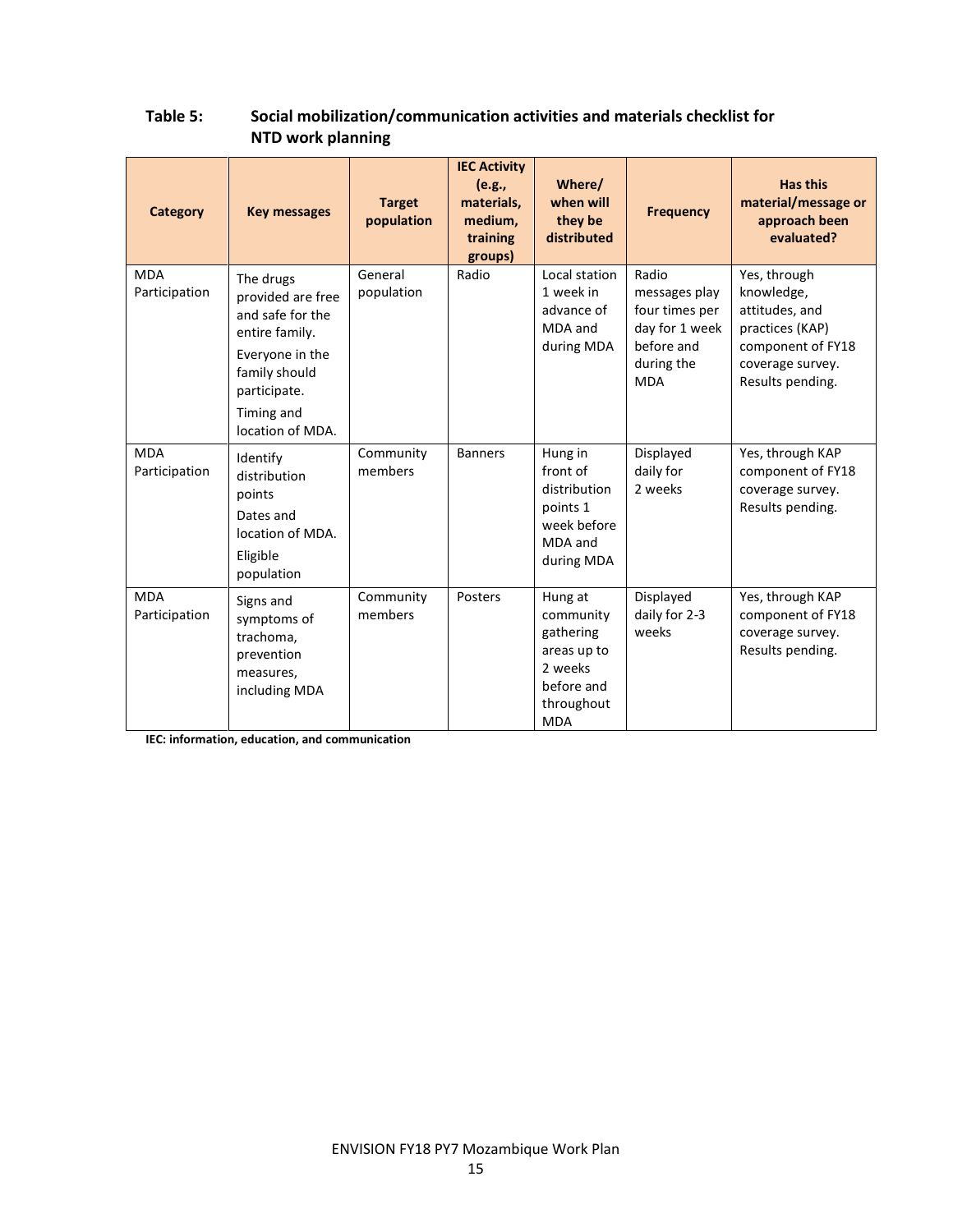#### g) Training

Refresher national supervision, training of trainers (TOT), and supply chain training: Because the last national-level training occurred in February 2018, the NTD Coordinator has requested a refresher supervision training to strengthen the quality of supervision from the national and provincial supervisors. This training will be combined with the national-level TOT for MDA and will have a thorough supply chain component. A three-day workshop will be held in Maputo and will be led by central-level MISAU and CMAM staff, with technical and financial support from ENVISION. Three people from each province will be in attendance (NTD focal point, provincial data manager, and drug warehouse manager). From the central level, an additional 13 supervisors will be trained, so that there is a ratio of one central-level supervisor per two districts targeted. The total number of meeting participants will be approximately 35. The first two days will focus on conducting highquality MDA with effective supportive supervision, and the third day will focus on the ZTH supply chain. Supervisors will share their best practices and challenges—lessons learned from being supervisors during MDA. As a team, the supervisors, MISAU, and ENVISION will identify the gaps in terms of capacity needs and strengthening. Results of the FY18 MDA and reverse supply chain management will be discussed. ENVISION and MISAU will use the FY18 MDA to gather best practices and apply them to the FY19 training. Some of the primary observations during the 2018 MDA and post-MDA supply chain assessment included the lack of adherence to first-expiry, first-out (FEFO) protocols, as well as inconsistent reporting of expiration dates during reverse supply chain logistics.

Trachoma pre-MDA training, provincial training: A cascaded training approach will be used in Mozambique, and those trained at the national level supportive supervision and TOT workshop will be responsible for facilitating provincial-level training one to two weeks after the national training. Trachoma MDA trainings will be planned for all provinces conducting MDA. The National NTD Program will lead the trainings, with support from CMAM, and will cover relevant information on trachoma MDA, including components of the SAFE strategy, social mobilization, reporting and management of SAEs, distribution and administration of ZTH and TEO, and supply chain management. The provincial training will occur over three days in each province and will support approximately four district health technicians from each district, plus one provincial supervisor per district targeted.

Trachoma pre-MDA training, district training: The four district health technicians trained at the provincial level will train the selected drug distributors (also health technicians) in the districts. The distributors are responsible for administrating drugs and filling in registers and will be trained on the same topics that will be covered in the provincial-level training, including trachoma MDA, components of the SAFE strategy, social mobilization, reporting and management of SAEs, and distribution and administration of ZTH and TEO. Results of data quality assessments (DQAs) conducted in FY15 and FY17 and from the coverage survey in FY18 will be used to place an increased emphasis on accurate reporting and data management and review techniques. Teams of two drug distributors are expected to distribute drugs to 3,750 people during the MDA week. Also in the districts, the MDA distribution teams will provide a one-day training to community volunteers. The focus is on social mobilization and communicating with local leaders, who are highly influential in health activities, including MDA. Volunteers are then better equipped to mobilize their communities, which is their primary responsibility during MDA. In Mozambique, volunteers do not distribute any medications or complete any reporting forms. Those responsibilities are given to the district health technicians who receive a more rigorous training, as mentioned above.

TIS training: To prepare for the TISs targeted in FY19, RTI will train 30 graders and 30 recorders on the Tropical Data protocol, clinical grading, and use of electronic data capture. The training will be a refresher training for most of the participants. In June 2016, three MISAU staff and one ENVISION staff member attended the Tropical Data training in Arusha, Tanzania. Two more MISAU ophthalmic technicians, who have previously served as impact survey supervisors, were trained and certified as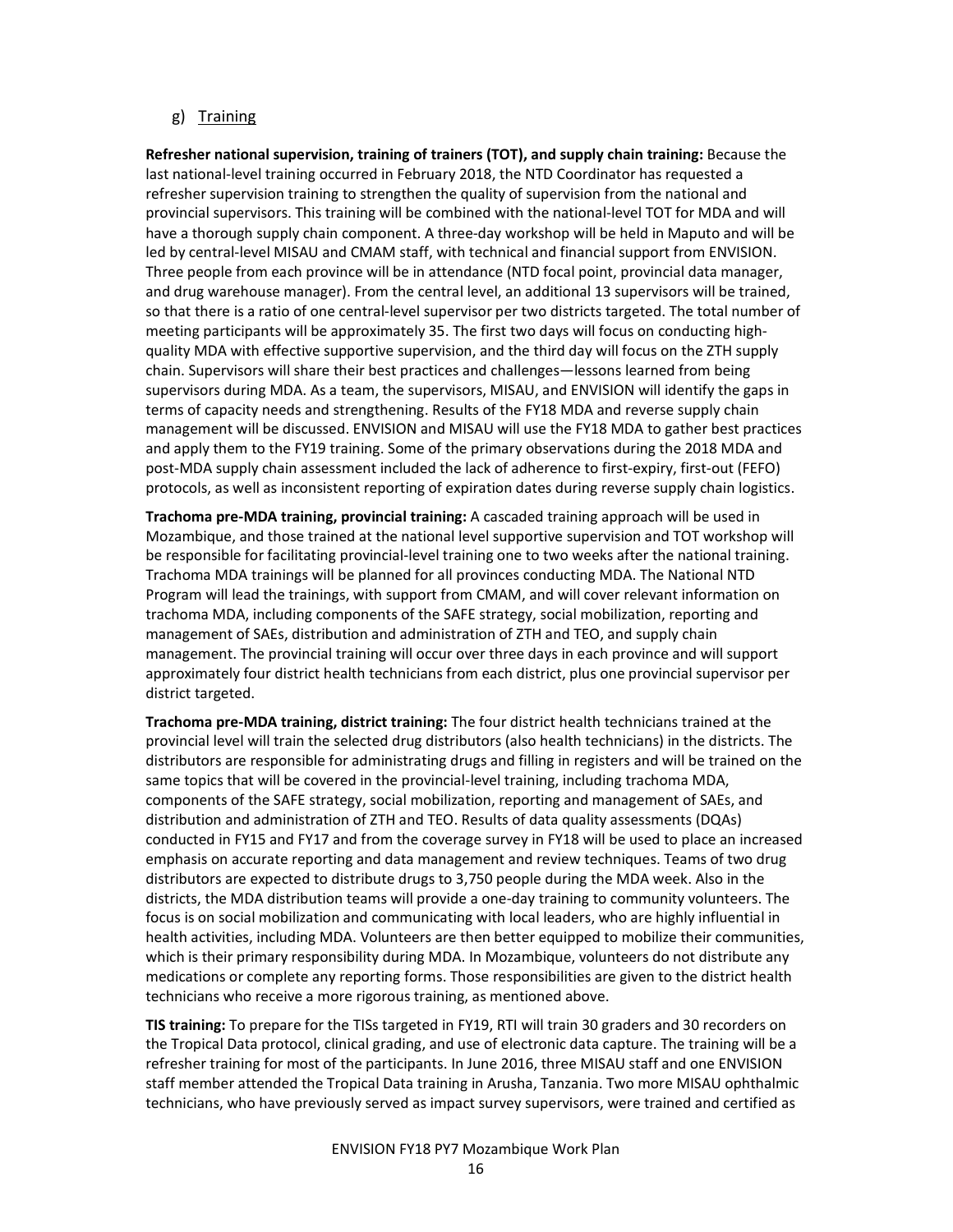grader trainers at an ENVISION supported Tropical Data training in April 2018. There is now one certified master grader, three certified grader trainers, and one certified recorder trainer to lead the trainings in the provinces. One ENVISION staff member and one MISAU staff member attended a Tropical Data training in July 2018 and were trained as recorder trainers. Training will occur over three days prior to the surveys and will include field testing.

#### h) Drug and Commodity Supply Management and Procurement

Drug repackaging, drug transportation, and delivery to provinces and communities: CMAM manages all pharmaceuticals and medical supplies. It is responsible for importation, distribution, and management of drugs and medical items within Mozambique. ENVISION will continue to serve as a vital link between ITI and MISAU to ensure that the importation of ZTH and TEO is carried out in a timely manner and with open communication. ENVISION, in coordination with CMAM and MISAU, will support the transportation costs of shipping the ZTH and TEO from Maputo to the provincial warehouses, to ensure that drugs are pre-positioned before the MDA. This includes support for repackaging the drugs into district kits that also include the social mobilization and other MDA materials. Completing this task at the national level ensures that each district receives the appropriate quantities of materials and reduces the burden on the provincial staff. ENVISION will also fund the transport of drugs from the provincial warehouse to the communities, using DPS vehicles. The donated drugs must arrive in country at least five weeks prior to MDA in order for repackaging and transportation to occur as planned and with minimal costs.

Reverse supply chain management: ENVISION will provide financial support for reverse supply management in the provinces targeted for ZTH MDA. The conditions at the district level are not always good for storing drugs appropriately to maintain their efficacy or viability, and the long distances between districts make it difficult to keep track of the drugs begin transported. The security and accessibility of warehouses at the provincial level is also stronger, which ensures that drugs are stored safely and facilitates tracking of drugs throughout the year.

Immediately after the MDA, national and provincial supervisors are responsible for ensuring that all remaining drugs are collected and returned to the provincial warehouse. The process takes approximately three to four days per province. All expired ZTH and empty bottles are incinerated as one of the last steps in this activity. The reverse supply chain process is important for both the National NTD Program and the donating organizations (ITI and Pfizer) to validate the quantity of ZTH that remains in country after MDA. These results are also useful for the province and for the facilitation of the requisition process for the following year. In addition to taking a physical inventory, the national-level teams involved in reverse supply chain management will verify the quantity of medicines reported to be used during MDA and will triangulate the remaining inventory, quantity reported used, and coverage to identify and follow up on any inconsistencies.

Management of SAEs: The Handbook on Serious Adverse Events was translated and distributed to the provinces and central level in 2015. Supervisors are reminded during MDA training that SAEs occurring during or shortly after MDA should be reported within 24 hours to MISAU, WHO, the drug donation programs, and pharmaceutical companies, and in the case of ZTH distributions, to RTI. MISAU provides SAE reporting forms as part of each MDA so that supervisors can quickly investigate reports and prevent false accusations. SAE reporting requirements are reviewed during NSC meetings as well as pre-MDA trainings. In FY19, ENVISION will work with MISAU to reinforce the adverse event and SAE requirements during the NSC meetings, in MDA and supervision trainings, and during supportive supervision trips to the field.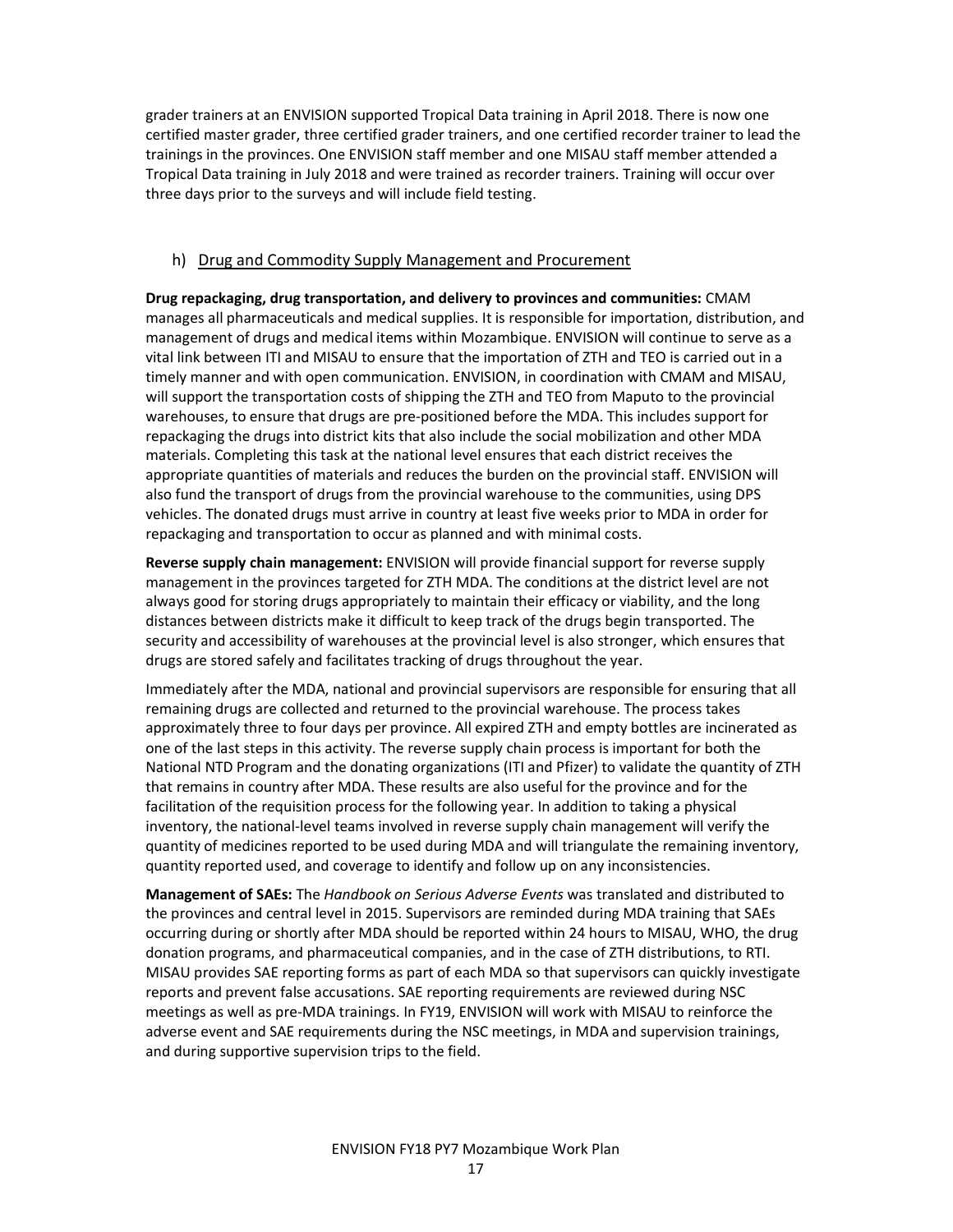#### i) Supervision for MDA

Supportive supervision during MDA will occur prior to and during MDA at the provincial and district levels. These supervisory visits are important and help ensure that the correct amount of drugs has arrived in the selected provinces, that this has been communicated to the central level, and that the drugs have been prepared for distribution to the districts. Continuing efforts in FY18, in FY19 ENVISION will support increased national-level supervision to ensure recommendations of the 2017 program assessment are being followed. In addition to the RTI and MISAU staff, ENVISION will recruit four short-term Program Officer consultants to supervise the entire MDA process in each province. See the Short-Term Technical Assistance (STTA) section for more details on these positions. At the end of trachoma MDA, review meetings will be held in each of the targeted provinces to review reported drug coverage and ensure the drug distributions that were initially planned were conducted in the correct quantities per selected district.

Supervision support before and during the MDA by supervisors to ensure high-level quality of the activity: Supervision at every phase of the MDA is a critical part of the overall activity. Pre-MDA, supervision occurs to ensure that logistically, drugs, IEC materials, and people are where they should be. Distances can be extensive between one distribution point and another, so supervisors need to confirm that there are no issues that could delay the campaign. The ENVISION RPA and the MISAU NTD Coordinator conduct supervision trips with higher level MISAU representation, and in recent years, the head of the Health Office and NTD Focal Point at USAID traveled together to the provincial launch. This trip involves supervision of various districts within the province, ensuring that the campaign is running smoothly. Simultaneously in other provinces, the RTI Finance Manager, RTI short-term Program Officers, and members of the NTD Department participate in other launches and carry out similar supervision activities. In FY19, each province will have one national-level supervisor overseeing the entire MDA process, from provincial training to post-MDA review meetings, and additional supervisors during social mobilization and MDA so that there will be one national-level supervisor for every two districts. As outlined above, these supervisors will be recruited from RTI staff, including the four short-term Program Consultants, national-level MISAU staff, and provincial Focal Points in non-trachoma-endemic provinces.

Supervisors are responsible for monitoring and collecting data and for reporting the overall progress of the MDA in their province, including social mobilization. They are responsible for ensuring that all procedures and protocols are adhered to and that communication is frequent with the central level.

#### j) M&E

TIS: Prior to the early impact surveys conducted in FY18, Mozambique had a high success rate for TIS, with only 1 of 26 districts remaining above 5% TF. Of the first 26 surveys conducted to date, only one (Erati District in 2017) resulted in TF prevalence above 5%. Baseline prevalence in Erati was between 5-9.9% and one round of MDA was carried out in FY15 with good reported coverage. In FY18, ENVISION supported TIS in the 14 districts with baseline prevalence of 10%–29.9%. These include five districts in Nampula Province (three evaluation units [EUs]), six districts in Zambézia Province (five EUs), and three districts in Manica Province (two EUs). These districts had conducted two rounds of MDA, but the MDA planned for 2017, which was meant to be the third and final round of MDA for the country, was pushed to FY18. In order to maintain Mozambique's momentum toward elimination, and after consultation with WHO and global trachoma experts, the MISAU chose to conduct impact surveys in the districts with prevalence between 10% and 29.9% after only two rounds of MDA. Of these 14 districts, 10 were on the lower end of the prevalence range, with baseline prevalence ranging between 10.2% and 14.5%. Of the remaining 4 districts, the highest reported prevalence was 19.8%. The reported MDA coverage from the previous two rounds of antibiotic distribution in these 14 districts was above the recommended WHO threshold of 80% (with the exception of 1 round of low coverage in Liupo). In a fifteenth district, Memba, in Nampula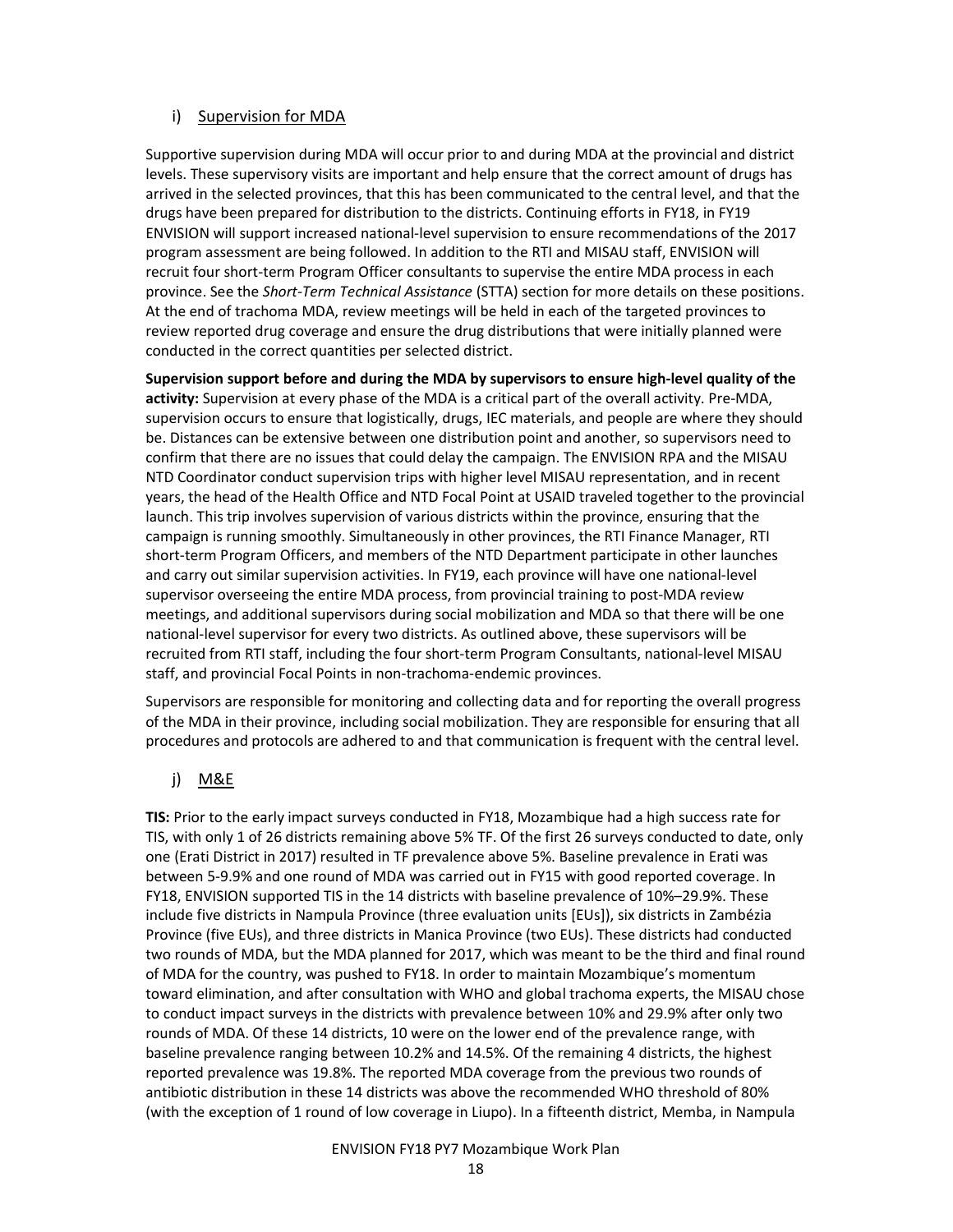Province, the National NTD Program planned to conduct an early TIS, but it was canceled due to security reasons. Results of the TIS showed that 6 districts have TF prevalence <5%, 7 districts have TF prevalence of 5%–9.9%, and 1 district has TF prevalence >10%.

In FY19, ENVISION will support TIS in eight EUs across eight districts. This includes three districts in Manica (two EUs) and five districts in Zambézia (six EUs). Five of the eight districts planned for impact surveys completed early impact surveys in 2017 after two rounds of MDA with results showing TF between 5% and 9.9%. The other three districts had baseline prevalence of 5%–9.9%. All eight districts conducted MDA in March 2018.

Children between 1 and 9 years old will be surveyed for prevalence of TF and trachomatous inflammation-intense, and people 15 years and older will be surveyed for prevalence of TT, scarring trachoma, corneal opacity, and visual impairment. WHO's simplified trachoma grading system will be used to identify and register trachoma cases, and the Tropical Data service will be employed.

ENVISION, as the main partner for trachoma activities, will remain fully engaged with MISAU to verify that the activities are feasible with the limited human resources at different levels. As partners, the project wants to ensure that ENVISION activities are strengthening the national system and will monitor along the way for any human resource constraints.

|            | cuton thresholds as or september 30, 2018             |                                         |                                                                       |                                                                                            |                                                                                                                                                                                                                                                                                                                                                 |                                                                                                                                                                                                                                                          |  |  |
|------------|-------------------------------------------------------|-----------------------------------------|-----------------------------------------------------------------------|--------------------------------------------------------------------------------------------|-------------------------------------------------------------------------------------------------------------------------------------------------------------------------------------------------------------------------------------------------------------------------------------------------------------------------------------------------|----------------------------------------------------------------------------------------------------------------------------------------------------------------------------------------------------------------------------------------------------------|--|--|
| <b>NTD</b> | <b>Number of</b><br>remaining<br>endemic<br>districts | Type of<br><b>DSA</b><br>carried<br>out | <b>Number of</b><br><b>DSAs</b><br>conducted<br>with USAID<br>support | <b>Number of</b><br><b>EUs that</b><br>did not<br>meet<br>critical<br>cutoff<br>thresholds | Why did the EU not<br>"pass" the DSA?                                                                                                                                                                                                                                                                                                           | <b>Post-DSA failure</b><br>activities                                                                                                                                                                                                                    |  |  |
| Trachoma   | 34                                                    | <b>TIS</b>                              | 40                                                                    | 9                                                                                          | Eight of these<br>districts conducted<br>impact surveys after<br>only 2 rounds of<br>MDA, instead of the<br>usual 3. One of<br>these eight,<br>Inhassunge,<br>remained above<br>10%, and the<br>suspected reason is<br>due to particularly<br>poor water and<br>sanitation<br>conditions. The<br>same is true for the<br>ninth district, Erati. | One additional<br>round of MDA is<br>planned in Erati in<br>May 2019. Three<br>more rounds of<br>MDA are planned<br>in Inhassunge.<br>One was<br>conducted in<br>March 2018, the<br>second and third<br>will be conducted<br>in May 2019 and<br>in 2020. |  |  |
|            |                                                       | <b>TSS</b>                              | 15                                                                    | 15                                                                                         | N/A                                                                                                                                                                                                                                                                                                                                             | N/A                                                                                                                                                                                                                                                      |  |  |

#### Table 6: Reporting of DSA supported with USAID funds that did not meet critical cutoff thresholds as of September 30, 2018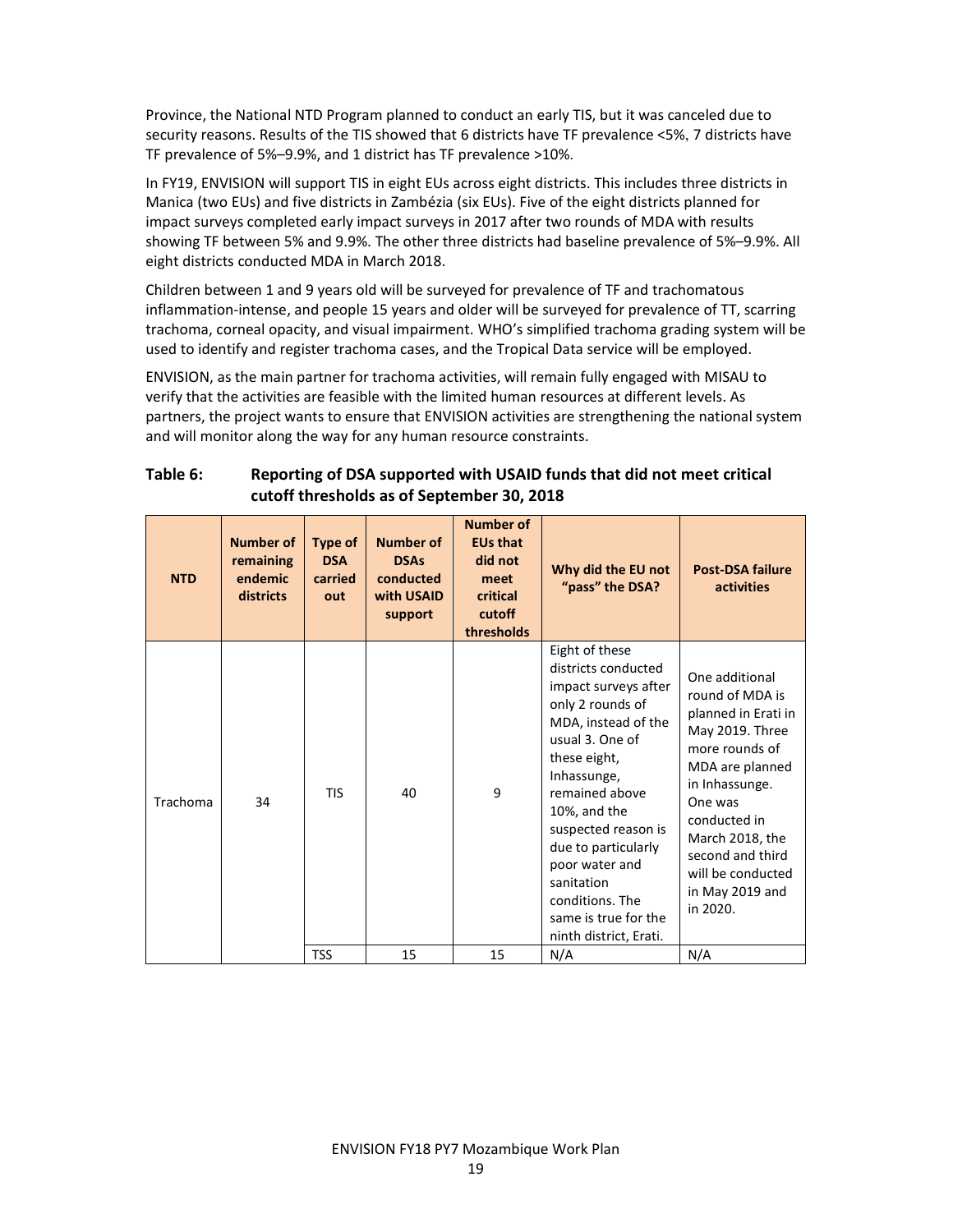| <b>Disease</b> | No. of<br>endemic<br>districts | <b>No. districts</b><br>planned for<br><b>DSA</b> | No. of EUs<br>planned for<br><b>DSA</b> | Type of<br>assessment | <b>Diagnostic method</b>                                 |
|----------------|--------------------------------|---------------------------------------------------|-----------------------------------------|-----------------------|----------------------------------------------------------|
| Trachoma       |                                | 8                                                 | 8                                       | <b>TIS</b>            | <b>Tropical Data</b><br>standardized clinical<br>grading |
| Trachoma       | 65                             | 6                                                 | 5                                       | <b>TSS</b>            | <b>Tropical Data</b><br>standardized clinical<br>grading |

#### Table 7: Planned DSAs for FY19, by disease

#### k) Supervision for M&E and DSAs

TIS: As mentioned above, MISAU has one certified master grader (Head of National Ophthalmology Department), four certified grader trainers (NTD Coordinator, Ophthalmologist, two ophthalmic technicians), and one certified recorder trainer (RTI-Mozambique Knowledge Management Officer), with two additional recorder trainers expected by the end of FY18. They will lead and supervise TIS trainings and field implementation, noting that some may only be able to serve as trainers and not supervisors, due to the extensive time commitment involved with data collection. Each field team will be supervised by a MISAU grader supervisor and an RTI recorder/logistics supervisor. While previous support from ENVISION has enabled MISAU to carry out high-quality data collection, ENVISION will continue to call upon support from the project's Trachoma Focal Point and Technical Advisor in the planning phase of the surveys, particularly in protocol development and cluster selection.

#### l) Dossier Development

RTI began supporting MISAU for completion of the data collection portion of the trachoma dossier in FY16. During the National Annual NTD Partners Review Meeting in February 2017, the data were shared with each province for review. Each province was also asked to begin working on compilation of data for the "F" and "E" components of the SAFE strategy. RTI will continue to support MISAU with dossier completion through technical guidance from the HQ Technical Advisor and Trachoma Focal Point.

In FY18, RTI met with the National NTD Coordinator and National Head of Ophthalmology to discuss plans for dossier preparation. At their request, RTI will oversee and coordinate development with the National NTD Coordinator, who will lead components related to "A," "F," and "E" of the SAFE strategy, and the National Head of Ophthalmology, who will oversee anything related to trachoma surgeries and surveys. MISAU will divide sections of the dossier among national trachoma stakeholders for development of the narrative. Each of the two groups will meet monthly or bimonthly to discuss progress.

Once all sections have been completed, CEP-NTD 2 will support a consultant to compile the sections, rewriting to ensure consistency in voice. A dossier review meeting will be held in Q4, under CEP-NTD 2, for the members of the Dossier Task Force to review the completed draft. MISAU aims to have the dossier finalized by the end of FY19, with the exception of the remaining surveillance surveys that will carry forward into 2022.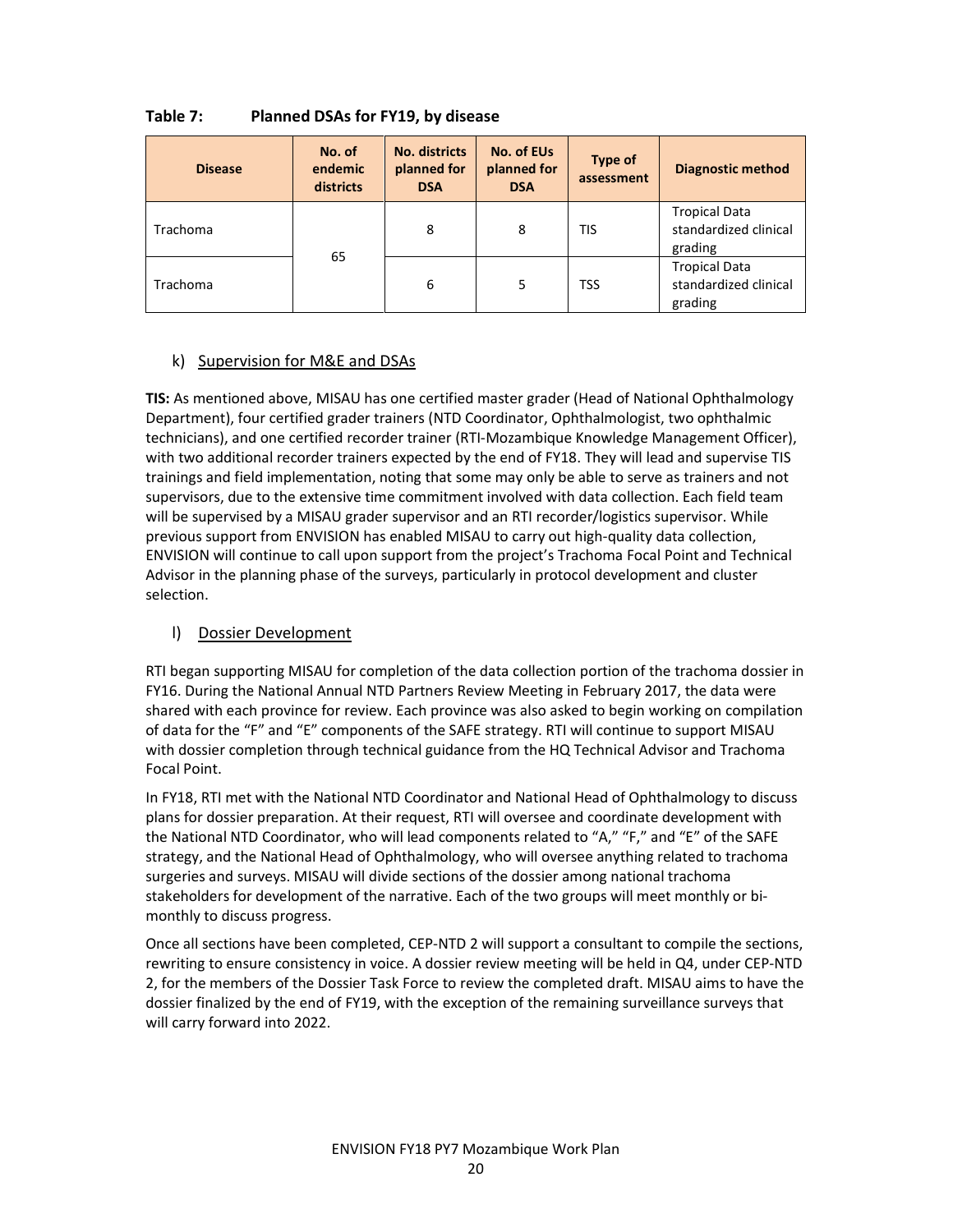# APPENDIX 1: Work Plan Activities

| <b>FY18 Activities</b>                                                           |  |  |  |  |
|----------------------------------------------------------------------------------|--|--|--|--|
| <b>Management Support</b>                                                        |  |  |  |  |
| Technical/Programmatic support to country teams and national program             |  |  |  |  |
| <b>Project Assistance</b>                                                        |  |  |  |  |
| <b>Strategic Planning</b>                                                        |  |  |  |  |
| NTD National Steering Committee (NSC), Central Level                             |  |  |  |  |
| <b>NTD Secretariat</b>                                                           |  |  |  |  |
| <b>Office Costs</b>                                                              |  |  |  |  |
| <b>Translations</b>                                                              |  |  |  |  |
| Building Advocacy for Sustainable National NTD Program                           |  |  |  |  |
| Social Communication and Advocacy Working Group                                  |  |  |  |  |
| Mozambique Eye Care Coalition (MECC)                                             |  |  |  |  |
| <b>MDA Coverage</b>                                                              |  |  |  |  |
| FY19 trachoma MDA in 5 provinces, 26 districts                                   |  |  |  |  |
| Social Mobilization to Enable NTD Program Activities                             |  |  |  |  |
| Radio messaging                                                                  |  |  |  |  |
| Use of megaphones to disseminate information to communities                      |  |  |  |  |
| Opening ceremony                                                                 |  |  |  |  |
| <b>Training</b>                                                                  |  |  |  |  |
| Supportive supervision and TOT for national and provincial NTD Focal Points      |  |  |  |  |
| Trachoma pre-MDA training, provincial training                                   |  |  |  |  |
| Trachoma pre-MDA training, district training                                     |  |  |  |  |
| Drug Supply Management and Procurement                                           |  |  |  |  |
| Drug repackaging, drug transportation, and delivery to provinces and communities |  |  |  |  |
| Reverse supply chain management                                                  |  |  |  |  |
| <b>Supervision for MDA</b>                                                       |  |  |  |  |
| Trachoma MDA supervision in 5 provinces, 26 districts                            |  |  |  |  |
| Monitoring and Evaluations                                                       |  |  |  |  |
| Trachoma impact survey                                                           |  |  |  |  |
| Supervision for Monitoring and Evaluation                                        |  |  |  |  |
| Trachoma impact survey                                                           |  |  |  |  |
| Dossier Development                                                              |  |  |  |  |
| Trachoma dossier development                                                     |  |  |  |  |
| <b>STTA</b>                                                                      |  |  |  |  |
| <b>Provincial Program Officers</b>                                               |  |  |  |  |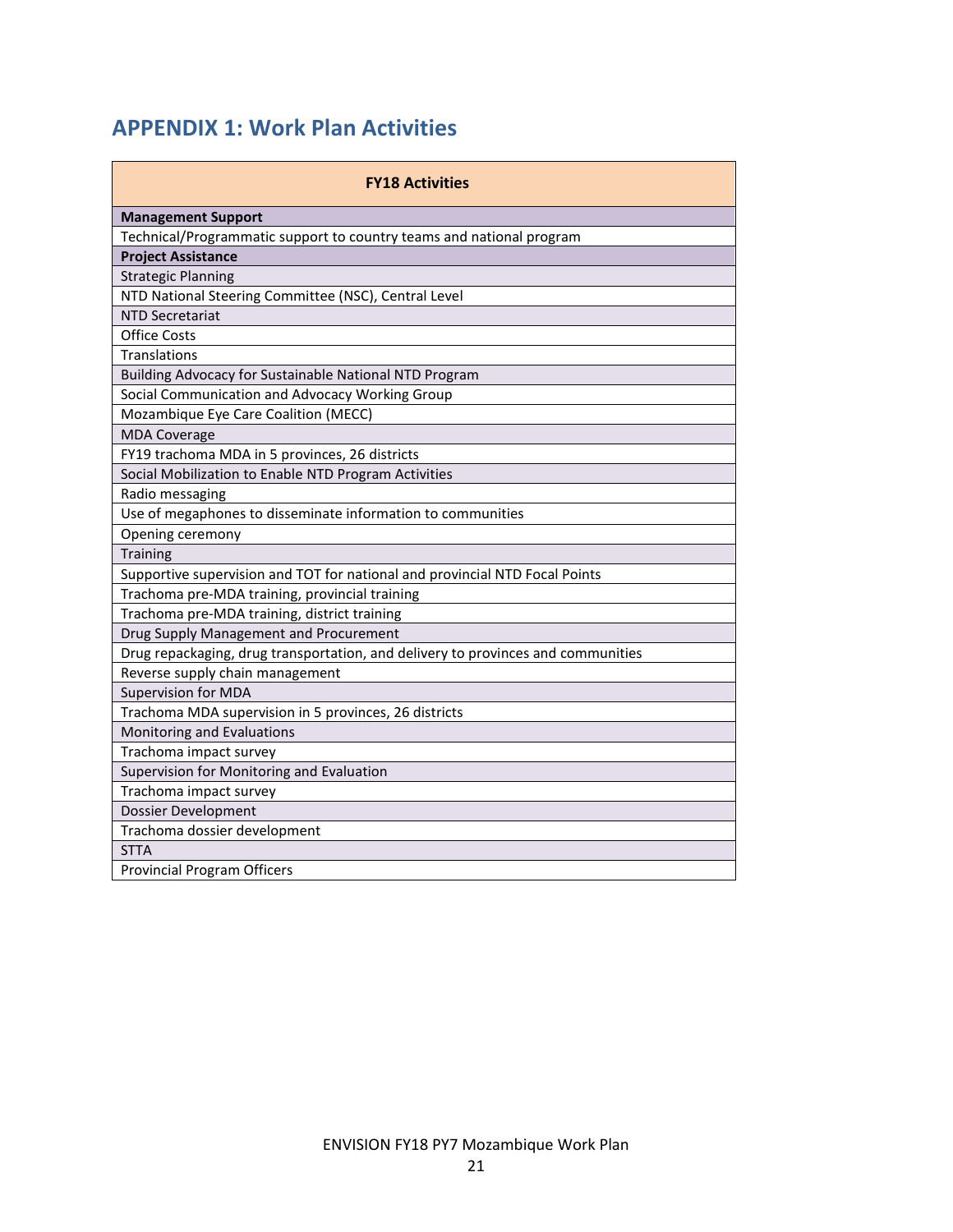# APPENDIX 2. Table of USAID-supported Regions and Districts in FY19

| <b>Province</b> | <b>District</b> | <b>Trachoma</b><br><b>MDA</b> | <b>Trachoma</b><br>impact survey |
|-----------------|-----------------|-------------------------------|----------------------------------|
|                 | Ancuabe         |                               |                                  |
| Cabo Delgado    | <b>Balama</b>   | Χ                             |                                  |
|                 | Chiure          |                               |                                  |
|                 | Ibo             | Χ                             |                                  |
|                 | Macomia         | Χ                             |                                  |
|                 | Mecufi          | Χ                             |                                  |
|                 | Meluco          | Χ                             |                                  |
|                 | Mocimboa Praia  | Χ                             |                                  |
|                 | Montepuez       | Χ                             |                                  |
|                 | Mueda           |                               |                                  |
|                 | Muidumbe        | Χ                             |                                  |
|                 | Nangade         |                               |                                  |
|                 | Palma           |                               |                                  |
|                 | Pemba Metuge    | Χ                             |                                  |
|                 | Quissanga       | Χ                             | Χ                                |
| Manica          | Guro            |                               | Χ                                |
|                 | Macossa         |                               | Χ                                |
|                 | Tambara         |                               | Χ                                |
|                 | Angoche         |                               |                                  |
|                 | Erati           | Χ                             |                                  |
|                 | Memba           | Χ                             |                                  |
|                 | Mogincual       | Χ                             |                                  |
|                 | Nacala Velha    |                               |                                  |
| Nampula         | Liupo           | Χ                             |                                  |
|                 | Moma            | Χ                             |                                  |
|                 | Larde           | Χ                             |                                  |
|                 | Monapo          | Χ                             |                                  |
|                 | Muecate         | Χ                             |                                  |
|                 | Nacaroa         | Χ                             |                                  |
| Sofala          | Chemba          | Χ                             |                                  |
|                 | Maringue        | Χ                             |                                  |
| Tete            | Cahora Bassa    | Χ                             |                                  |
|                 | Chiuta          | Χ                             |                                  |
|                 | Magoe           | Χ                             |                                  |